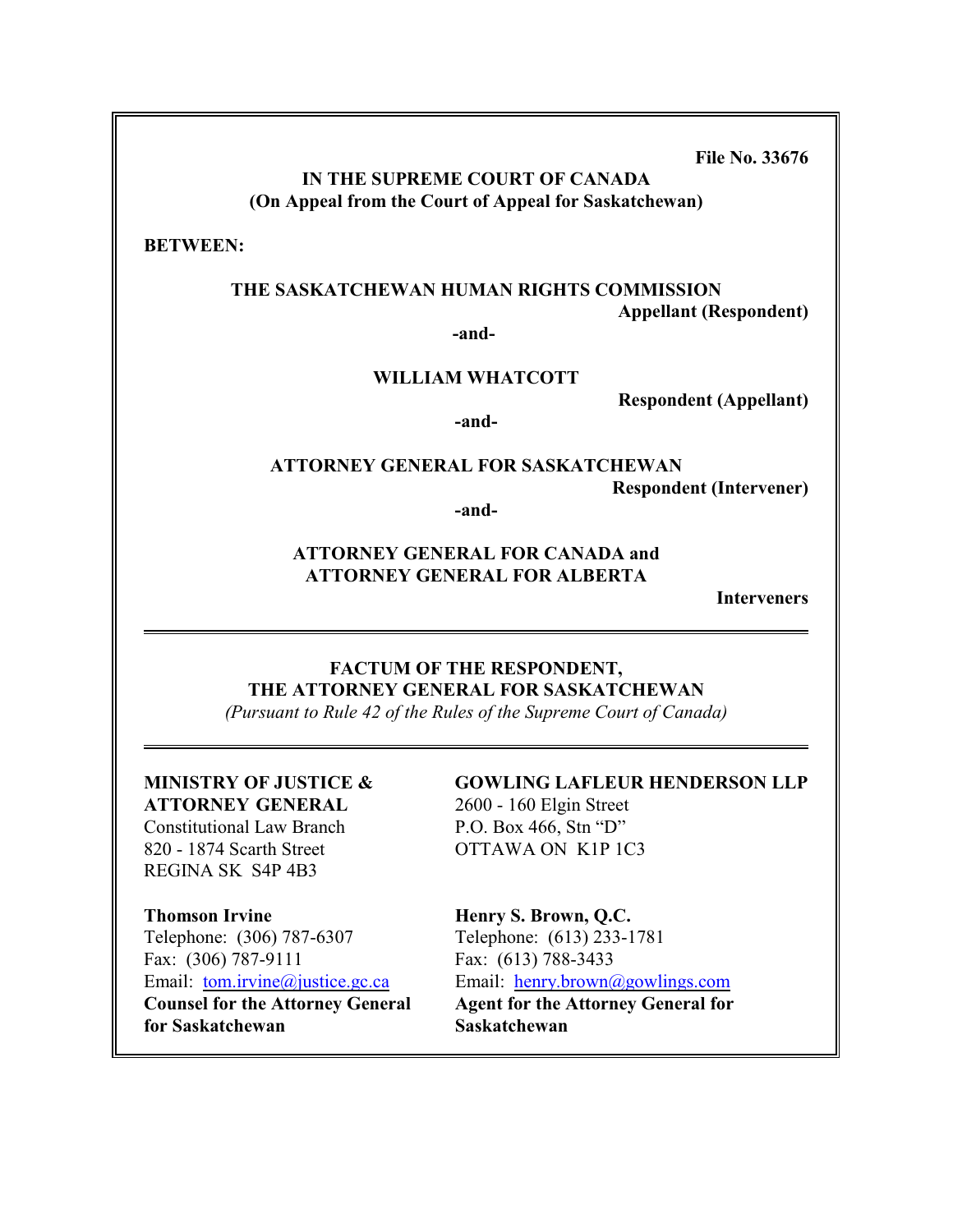# **SCHARFSTEIN GIBBINGS WALEN MCMILLAN LLP FISHER LLP** Lawyers - Patent & Trade Mark Agents

SASKATOON SK S7K 1K6 OTTAWA ON K1P 6L2

**Grant J. Scharfstein, Q.C. Eugene Meehan, Q.C. Deidre L. Aldcorn Marie-France Major** Tel: (306) 653-2838 Tel: (613) 232-7171 Ext: 132 Fax: (306) 652-4747 Fax: (613) 231-3191

# **RIGHTS COMMISSION Saskatchewan Human Rights**

816, 122 Third Avenue North **Commission** SASKATOON SK S7K 2H6

500, 111 Second Avenue South Suite 300, 50 O'Connor Street

Email: lawyers@scharfsteinlaw.com Email: eugene.meehan@mcmillan.ca

**THE SASKATCHEWAN HUMAN Ottawa Agent for the Appellant, The**

# **Janice E. Gingell**

Tel: (306) 933-5956 Fax: (306) 933-7863 Email: Janice.Gingell@gov.sk.ca

**Co-Counsel for the Appellant, The Saskatchewan Human Rights Commission**

319 Souris Avenue Northeast, Box 8 325 Dalhousie Street, Suite 600 WEYBURN SK S4H 2J8 OTTAWA ON K1N 7G2

Tel: (306) 842-4654 Tel: (613) 241-2701 Fax: (306) 842-0522 Fax: (613) 241-2599 Email: tschuck@nswb.com Email: albertos@vdg.ca

**Counsel for the Respondent, Agent for Counsel for the** 

# **ATTORNEY GENERAL OF ALBERTA GOWLING LAFLEUR HENDERSON**

Constitutional Law 2600 - 160 Elgin Street 9833 - 109 Street,  $4<sup>th</sup>$  Floor P.O. Box 466, Stn "D" Edmonton AB T5J 3S8 OTTAWA ON K1P 1C3

Telephone: (780) 427-4418 Telephone: (613) 233-1781 Fax: (780) 425-0307 Fax: (613) 788-3433

**of Alberta Alberta**

# **NSWB LAW FIRM P. C. INC. VINCENT DAGENAIS GIBSON LLP**

# **Thomas A. Schuck Albertos Polizogopoulos**

**William Whatcott Respondent, William Whatcott**

# **David N. Kamal Henry S. Brown, Q.C.**

Email: [david.kamal@gov.ab.ca](mailto:david.kamal@gov.ab.ca) Email: [henry.brown@gowlings.com](mailto:henry.brown@gowlings.com) **Counsel for the Attorney General <b>Agent for the Attorney General of**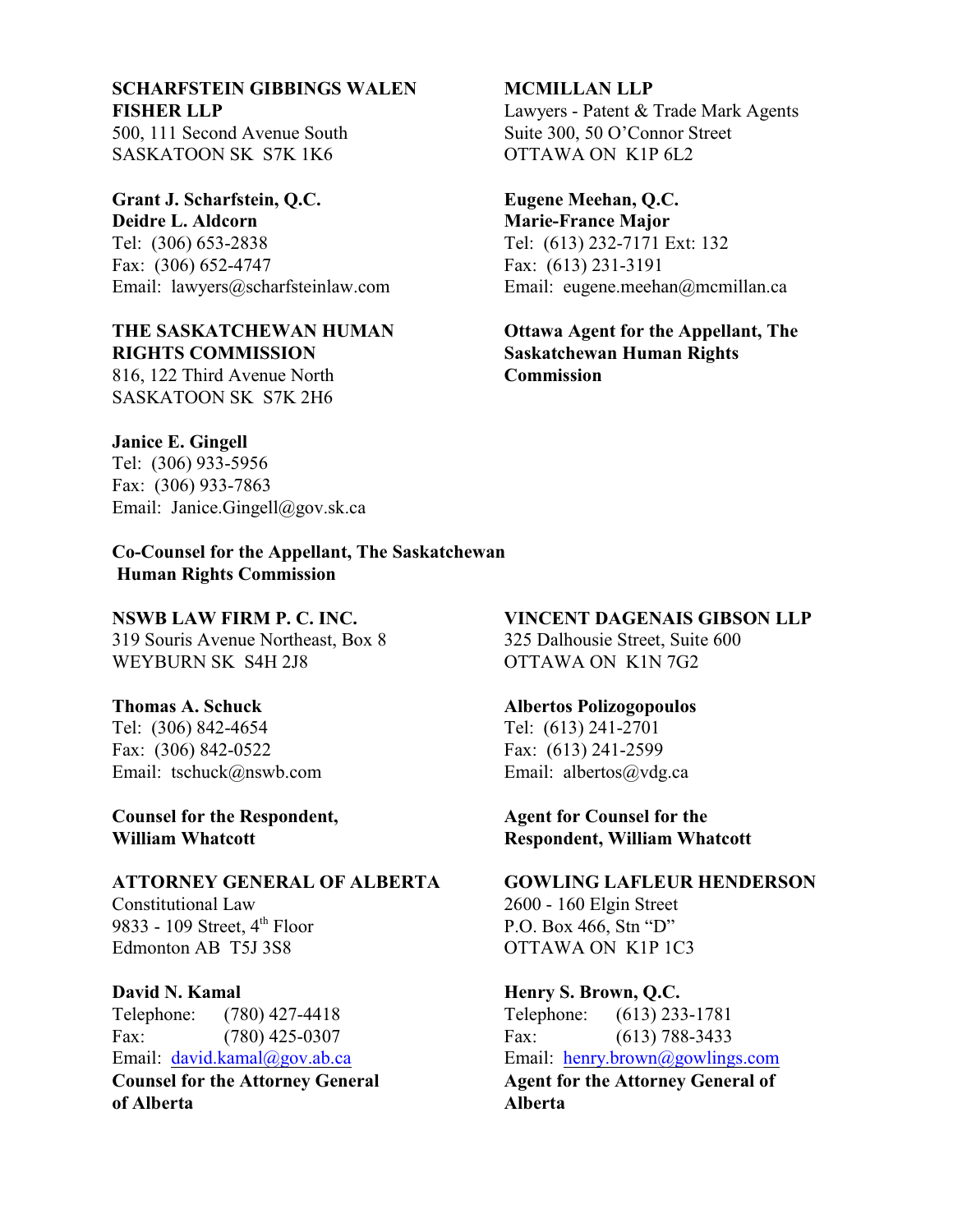# **AFRICAN CANADIAN LEGAL CLINIC SOUTH OTTAWA COMMUNITY**

18 King Street East, Suite 901 **LEGAL SERVICES**  TORONTO ON M5C 1C4 1355 Bank Street

**Sunil Gurmukh, Moya Teklu, Gary Stein Ed Morgan** Tel: (613) 733-0140 Tel: (416) 214-4747 Fax: (613) 733-0401 Fax: (416) 214-4748

374 Third Avenue South Suite 2600, 160 Elgin Street SASKATOON SK S7K 1M5 PO Box 466, Stn. D

Tel: (306) 653-2000 Tel: (613) 786-0139

Barrister and Solicitor Suite 2600, 160 Elgin Street 225 Vaughan Street, Suite 602 PO Box 466, Stn. D WINNIPEG MB R3C 1T7 OTTAWA ON K1P 1C3

# **ROTHSTEIN LLP** Suite 2600, 160 Elgin Street

Suite 501, 250 University Avenue PO Box 466, Stn. D TORONTO ON M5H 3E5 OTTAWA ON K1P 1C3

Andrew K. Lorkan **Henry S. Brown, Q.C. Jodi Martin** Telephone: (613) 233-1781

OTTAWA ON K1H 8K7

**Ottawa Agent for the African Canadian Legal Clinic**

# **McKERCHER LLP GOWLING LAFLEUR HENDERSON LLP**

OTTAWA ON K1P 1C3

# **David Stack Henry S. Brown, Q.C.**

Fax: (306) 653-2669 Fax: (613) 563-9869 Email: henry.brown@gowlings.com

> **Ottawa agent for the Assembly of First Nations, the Federation of Saskatchewan Indian Nations, and the Métis Nation – Saskatchewan**

## **DAVID MATAS GOWLING LAFLEUR HENDERSON LLP**

**David Matas Henry S. Brown, Q.C.**

Tel: (204) 944-1831 Tel: (613) 786-0139 Fax: (204) 942-1494 Fax: (613) 563-9869 Email: henry.brown@gowlings.com

> **Ottawa agent for the Canadian Bar Association**

# **PALIARE ROLAND ROSENBERG GOWLING LAFLEUR HENDERSON LLP**

Telephone: (416) 646-4324/7482 Facsimile: (613) 788-3433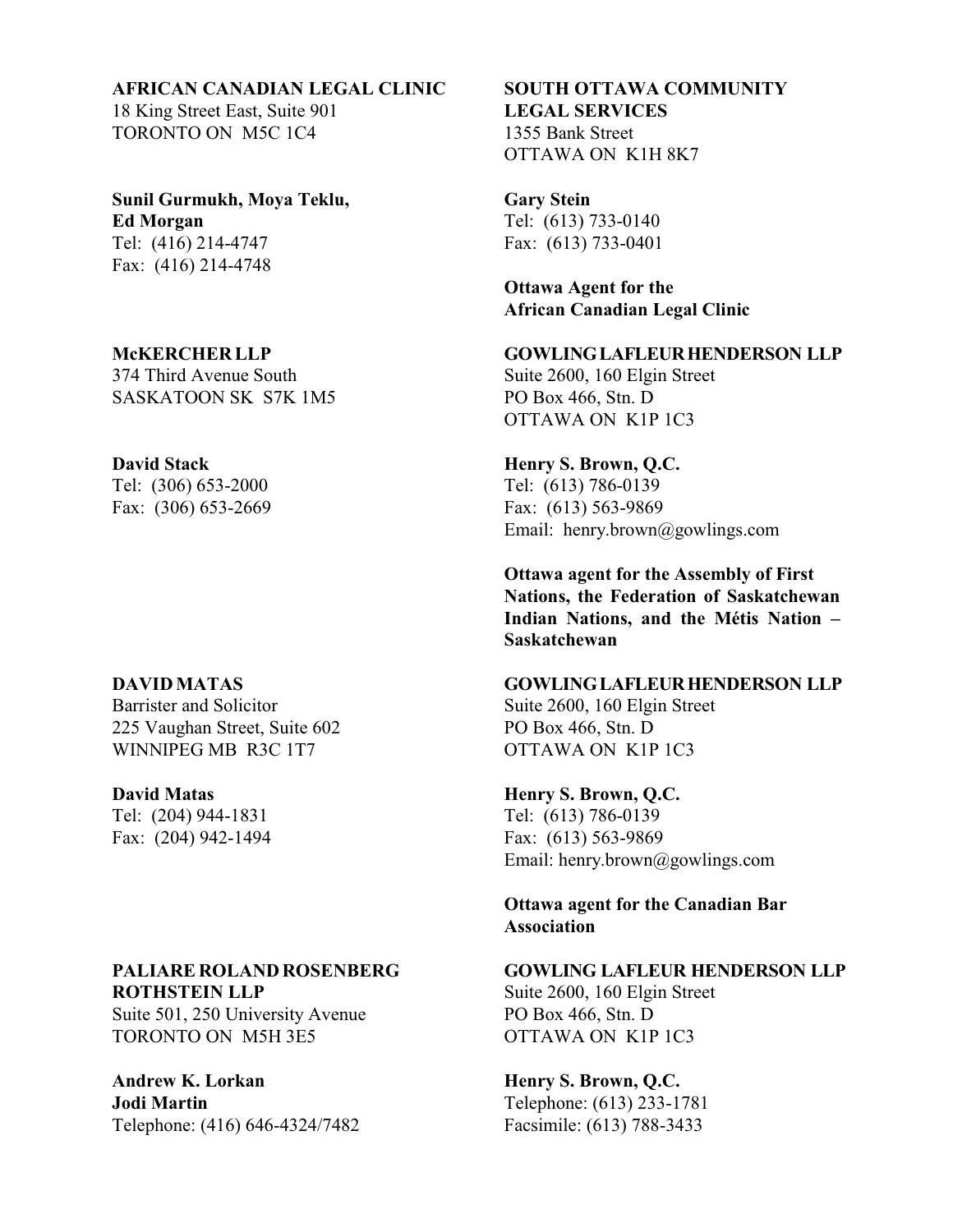# **OSLER, HOSKIN & HARCOURT LLP OSLER, HOSKIN & HARCOURT LLP**

P.O. Box 50, 1 First Canadian Place Suite 1900, 340 Albert Street TORONTO ON M5X 1B8 OTTAWA ON K1R 7Y6

**Mark A. Gelowitz Patricia J. Wilson Jason MacLean** Tel: (613) 733-0140 Tel: (416) 862-4743 Fax: (613) 733-0401

Suite 2400 45 O'Connor Street TORONTO ON M5H 3P5 OTTAWA ON K1P 1A4

**Mark J. Freiman Nancy Brooks** Telephone: (416) 601-2370 Telephone: (613) 788-2218 Facsimile: (416) 867-2453 Facsimile: (613) 788-2247

Royal Trust Tower **LLP** 77 King Street West, Suite 4130 1111 Prince of Whales Drive, Suite 401 TORONTO ON M5K 1HA OTTAWA ON K2C 3T2 Telephone: (416) 593-7200 Tel: (613) 569-8558 Facsimile: (416) 593-9345 Fax: (613) 569-8668

**M. Philip Tunley Colin Baxter Paul Jonathan Saguil**

3000 – 1055 West Georgia Street Suite 2600, 160 Elgin Street VANCOUVER BC V6E 3R3 PO Box 466, Stn. D

Facsimile: (416) 646-4323 Email: henry.brown@gowlings.com

**Ottawa agent for the Canadian Civil Liberties Association**

Fax: (416) 862-6666 Email: [pwilson@osler.com](mailto:pwilson@osler.com) Ottawa Agent for Canadian Constitutional Foundation

LERNERS LLP BLAKE CASSELS & GRAYDON LLP 130 Adelaide Street West Suite 2000, World Exchange Plaza

> Email:RLINK"mailto:nancy.brooks@blakes.com "nancy.brooks@blakes.com

**Ottawa Agent for the Canadian Jewish Congress**

# **STOCKWOODSLLP CAVANAGH WILLIAMS CONWAY BAXTER**

**Ottawa Agent for the Canadian Journalists for Free Expression**

# **BULL HOUSSER & TUPPER LLP GOWLING LAFLEUR HENDERSON LLP**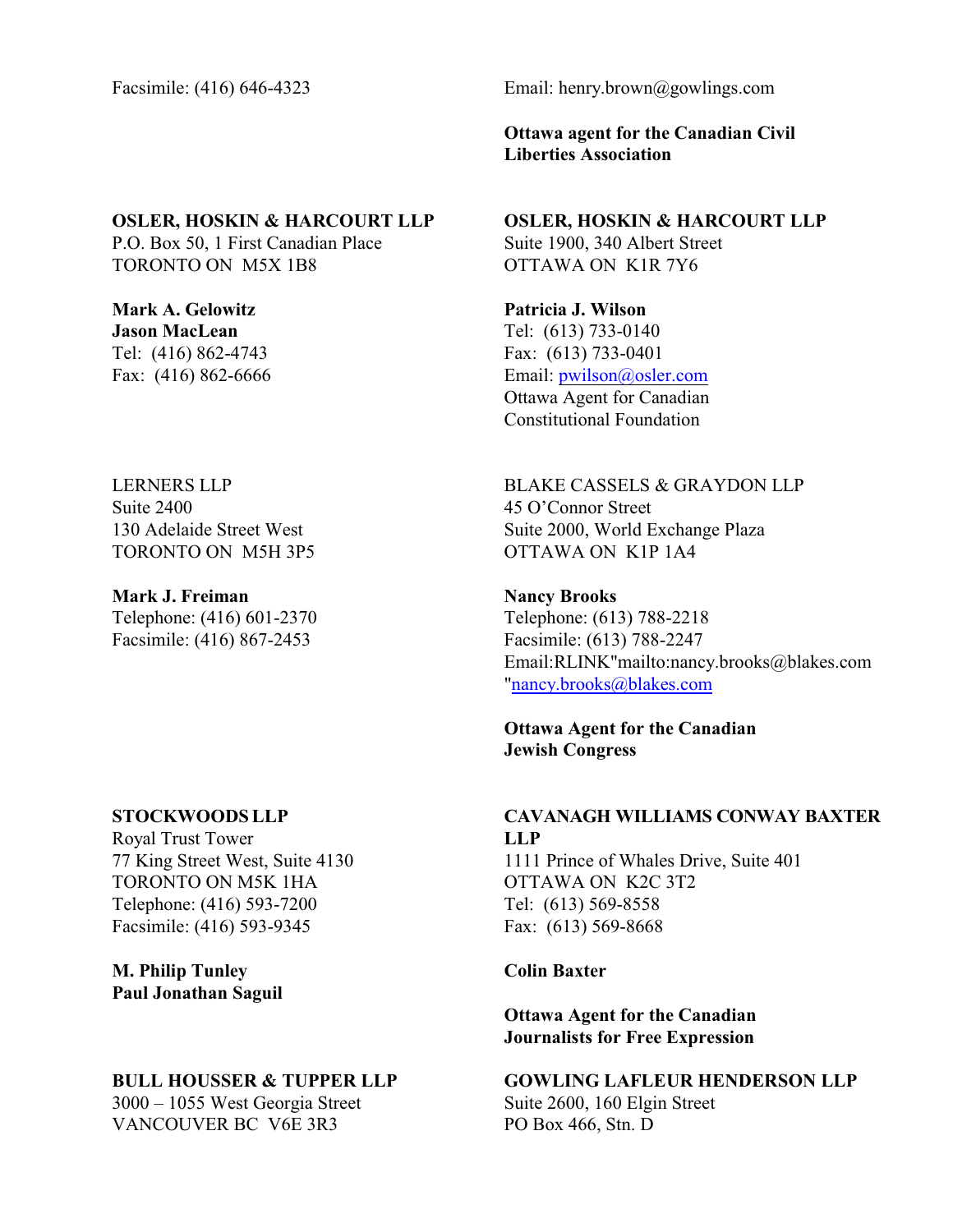**Ryan D.W. Dalziel <b>Brian A. Crane Erica J. Toews** Telephone: (613) 786-0107 Telephone: (416) 641-4881 Facsimile: (613) 788-3500

3400 One First Canadian Place Suite 2600, 160 Elgin Street P.O. Box 130 3400 One First Canadian Place TORONTO ON M4X 1A4 PO Box 130

# **Robert W. Staley Sheridan Scott**

**Ranjan K. Agarwal** Fax: (416) 863-1216 Fax: (416) 863-1216

Barristers & Solicitors Suite 2600, 160 Elgin Street 480 Main Street North PO Box 466, Stn. D BRAMPTON ON L6V 1P8 OTTAWA ON K1P 1C3

Fax: (905) 455-5848 Fax: (613) 788-3433

### **MACPHERSON LESLIE TYERMAN LLP McMILLAN LLP**

 $1500 - 410$   $22<sup>nd</sup>$  Street East SASKATOON SK S7K 5T6 Suite 300

**Ashley M. Smith** Tel: (613) 232-7171 Tel: (306) 975-7100 Fax: (613) 231-3191 Fax: (306) 975-7145

# OTTAWA ON K1R 7Y6

Facsimile: (416) 646-2671 Email: brian.crane@gowlings.com

**Ottawa Agent for the Catholic Civil Rights League and Faith and Freedom Alliance** 

## **BENNETT JONES LLP BENNETT JONES LLP**

TORONTO ON M4X 1A4

**Derek J. Bell** Tel: (416) 863-1200 Tel: (416) 863-1200 Email: scotts@bennettjones.com

# **Agent for the Christian Legal Fellowship**

# **DALE STREIMAN and KURZ LLP GOWLING LAFLEUR HENDERSON LLP**

# **Marvin Kurz Henry S. Brown, Q.C.**

Tel: (905) 455-7300 Tel: (613) 233-1781 Email: henry.brown@gowlings.com

> **Ottawa agent for the League for Human Rights of B'Nai Birth Canada**

 50 O'Connor Street OTTAWA ON K1P 6L2

# **Shaunt Parthev, Q.C. Eugene Meehan, Q.C.**

Email: Eugene.meehan@mcmillan.ca **Ottawa Agent for the Northwest Territories**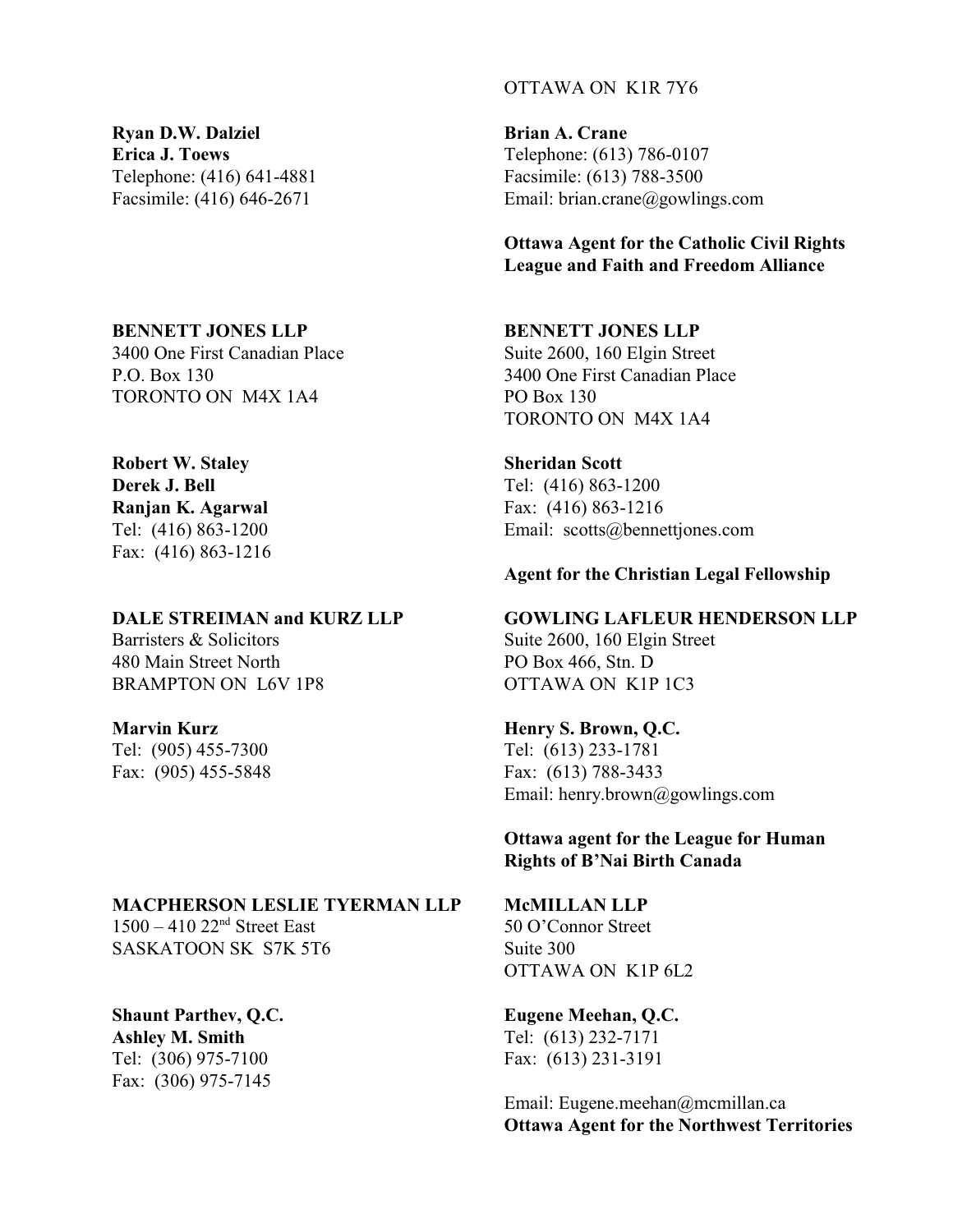# **Human Rights Commission and the Yukon Human Rights Commission**

## **FASKEN MARTINEAU DUMOULIN LLP FASKEN MARTINEAU DUMOULIN LLP**

Suite 3400 Suite 1300  $350$   $7<sup>th</sup>$  Avenue SW 55 Metcalfe Street CALGARY AB T2P 3N9 OTTAWA ON K1P 6L5

# **ACTION FUND** 100 Queen Street

Suite 703, 60 St. Clair Avenue East Suite 1100 TORONTO ON M4T 1N5 OTTAWA ON K1P 1J9

**Joanna Birenbaum Nadia Effendi Jo-Ann R. Kolmes** Tel: (613) 787-3562 Tel: (306) 595-7170 Fax: (613) 230-8842

Barristers and Solicitors 100 Queen Street I33 Lowther Ave. Suite 1100 TORONTO ON M4T 1N5 OTTAWA ON K1P 1J9

**Ben Millard** Tel: (613) 787-3562 Tel: (306) 595-7170 Fax: (613) 230-8842

### **SACK GOLDBLATT MITCHELL LLP SACK GOLDBLATT MITCHELL LLP**

20 Dundas Street West 30 Metcalfe Street Suite 1100 Suite 500

Arif Chowdhury **Stephen B. Acker** Tel: (403) 261-5379 Tel: (613) 236-3882 Fax: (403) 261-5351 Fax: (613) 230-6423 Email: [sacker@fasken.com](mailto:sacker@fasken.com)

> **Ottawa Agent for the Unitarian Congregation of Saskatoon and the Canadian Unitarian Council**

## **WOMEN'S LEGAL EDUCATION & BORDEN LADNER GERVAIS LLP**

Fax: (306) 595-7191 Email: neffendi@blg.com

**Ottawa Agent for Women's Legal Education and Action Fund** 

# **SYMES & STREET BORDEN LADNER GERVAIS LLP**

# **Beth Symes Nadia Effendi**

Fax: (306) 595-7191 Email: neffendi@blg.com

# **Ottawa Agent for the United Church of Canada**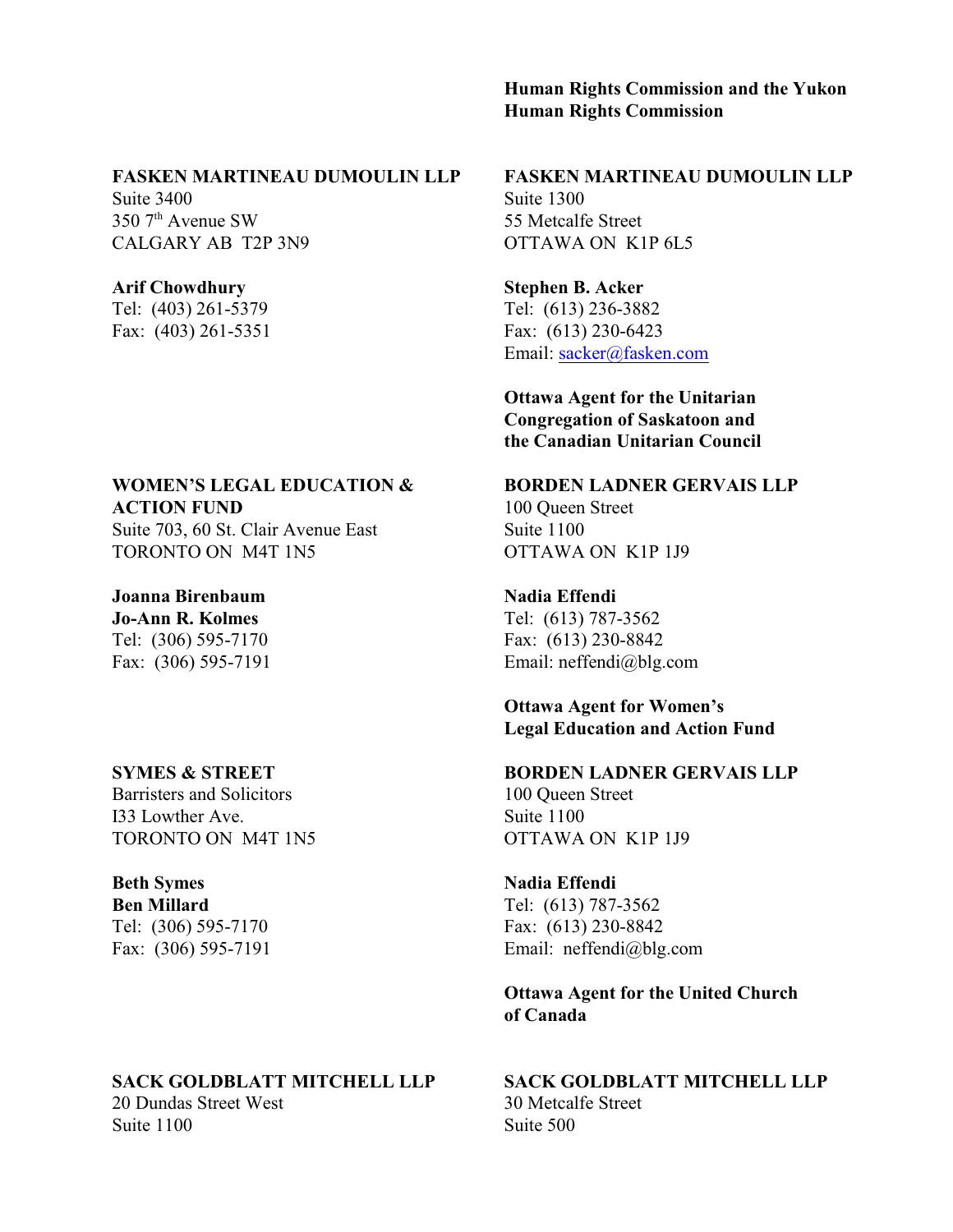TORONTO ON M5G 2G8 OTTAWA ON K1P 5L4

Tel: (403) 977-6070<br>
Fax: (403) 591-7333<br>
Fax: (613) 235-3041 Fax:  $(403)$  591-7333

**Cynthia Petersen Kelly Doctor**<br> **Cynthia Petersen Kelly Doctor**<br> **Cel:** (403) 977-6070 **Tel:** (613) 482-2464 Email: [kdoctor@sgmlaw.com](mailto:kdoctor@sgmlaw.com)

# **Ottawa Agent for Egale Canada Inc.**

# **THE EVANGELICAL FELLOWSHIP OF CANADA** 130 Albert Street, Suite 1810

OTTAWA ON K1P 5G4

**Donald E.L. Hutchinson**  Tel: (613) 233-9868

Fax: (613) 233-0301

# **CANADIAN HUMAN RIGHTS COMMISSION**

Litigation Services Division 344 Slater Street,  $8<sup>th</sup>$  Floor OTTAWA ON K1A 1E1

**Philippe Dufresne Brian Smith** Tel: (613) 943-9162/943-9205 Fax: (613) 993-3089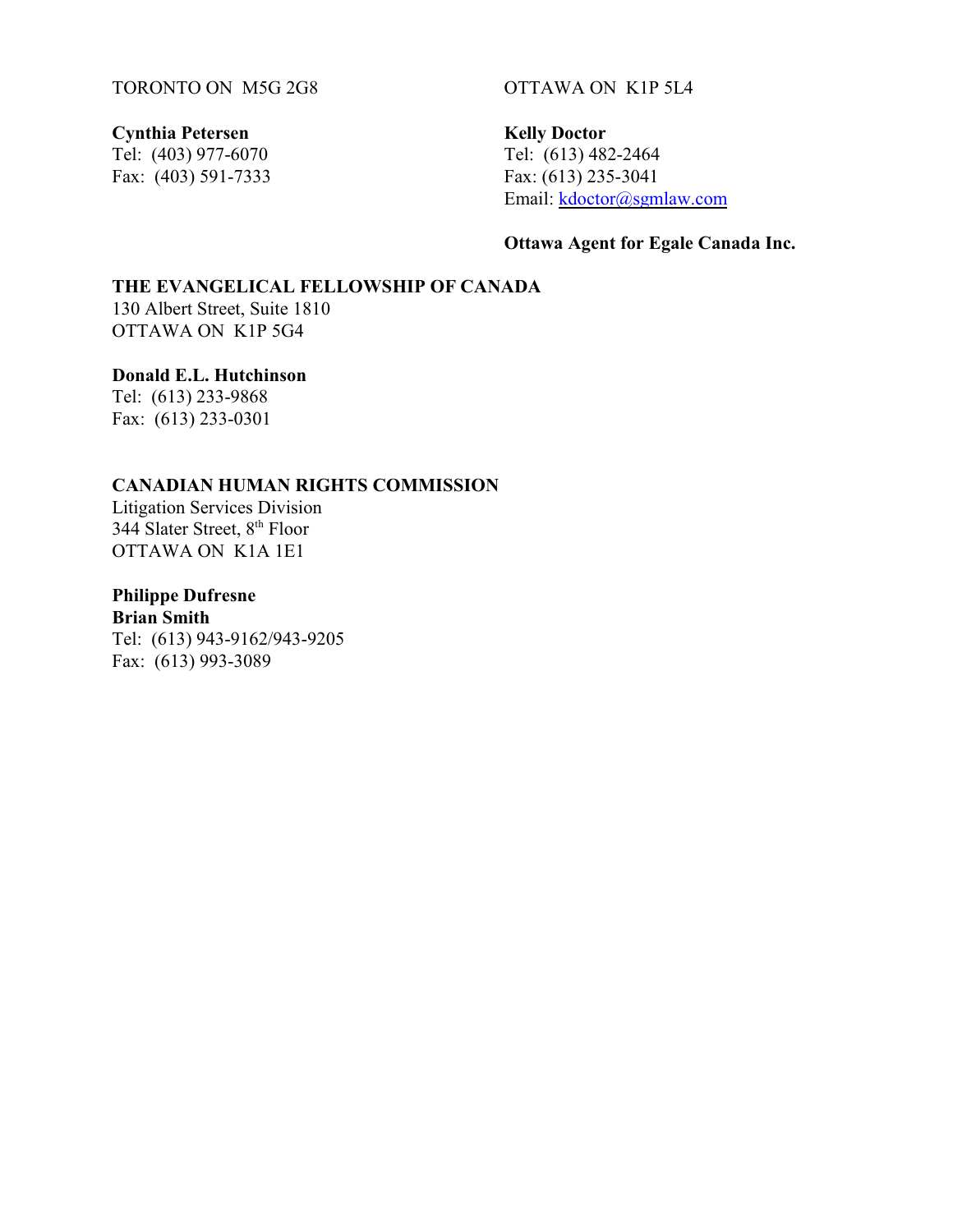# **TABLE OF CONTENTS**

|              |                 |                                                         |                                                                                                                                                                                             | <u>rage</u>                |  |
|--------------|-----------------|---------------------------------------------------------|---------------------------------------------------------------------------------------------------------------------------------------------------------------------------------------------|----------------------------|--|
| $\mathbf I$  |                 | <b>OVERVIEW</b>                                         |                                                                                                                                                                                             |                            |  |
| $\mathbf{I}$ |                 | POSITION OF THE ATTORNEY GENERAL                        |                                                                                                                                                                                             |                            |  |
| Ш            | <b>ARGUMENT</b> |                                                         |                                                                                                                                                                                             |                            |  |
|              | A.              | Introduction                                            |                                                                                                                                                                                             |                            |  |
|              | <b>B.</b>       | Analysis of the <i>Taylor</i> Decision                  |                                                                                                                                                                                             |                            |  |
|              |                 | (1)                                                     | The Majority Decision                                                                                                                                                                       | 8                          |  |
|              |                 | (2)                                                     | The Dissent                                                                                                                                                                                 | 11                         |  |
|              | C.              | Section 14(1)(b) and The Saskatchewan Human Rights Code |                                                                                                                                                                                             |                            |  |
|              |                 | (1)                                                     | The Scope of Section $14(1)(b)$ of the Code                                                                                                                                                 | 16                         |  |
|              |                 | (2)                                                     | The Meaning of "Hatred" Under Section 14(10(b)                                                                                                                                              | 16                         |  |
|              |                 | (3)                                                     | Remedial and Civil Nature of the Code<br>No Imprisonment under the Code<br>(a)<br><b>Mediation of Disputes</b><br>(b)<br>Role of the Chief Commissioner<br>(c)<br>Role of the Courts<br>(d) | 18<br>19<br>21<br>22<br>24 |  |
|              | D.              | Application of Taylor to Freedom of Religion Claims     |                                                                                                                                                                                             |                            |  |
|              | Ε.              | Taylor is Still Good Law                                |                                                                                                                                                                                             |                            |  |
|              | F.              | Conclusion                                              |                                                                                                                                                                                             |                            |  |
| IV           |                 | <b>COSTS</b>                                            |                                                                                                                                                                                             |                            |  |
| V            |                 | ORDER SOUGHT<br>30                                      |                                                                                                                                                                                             |                            |  |
| VI           |                 | 31<br><b>TABLE OF AUTHORITIES</b>                       |                                                                                                                                                                                             |                            |  |
| VII          | <b>STATUTES</b> |                                                         |                                                                                                                                                                                             | 33                         |  |

 $p_{90P}$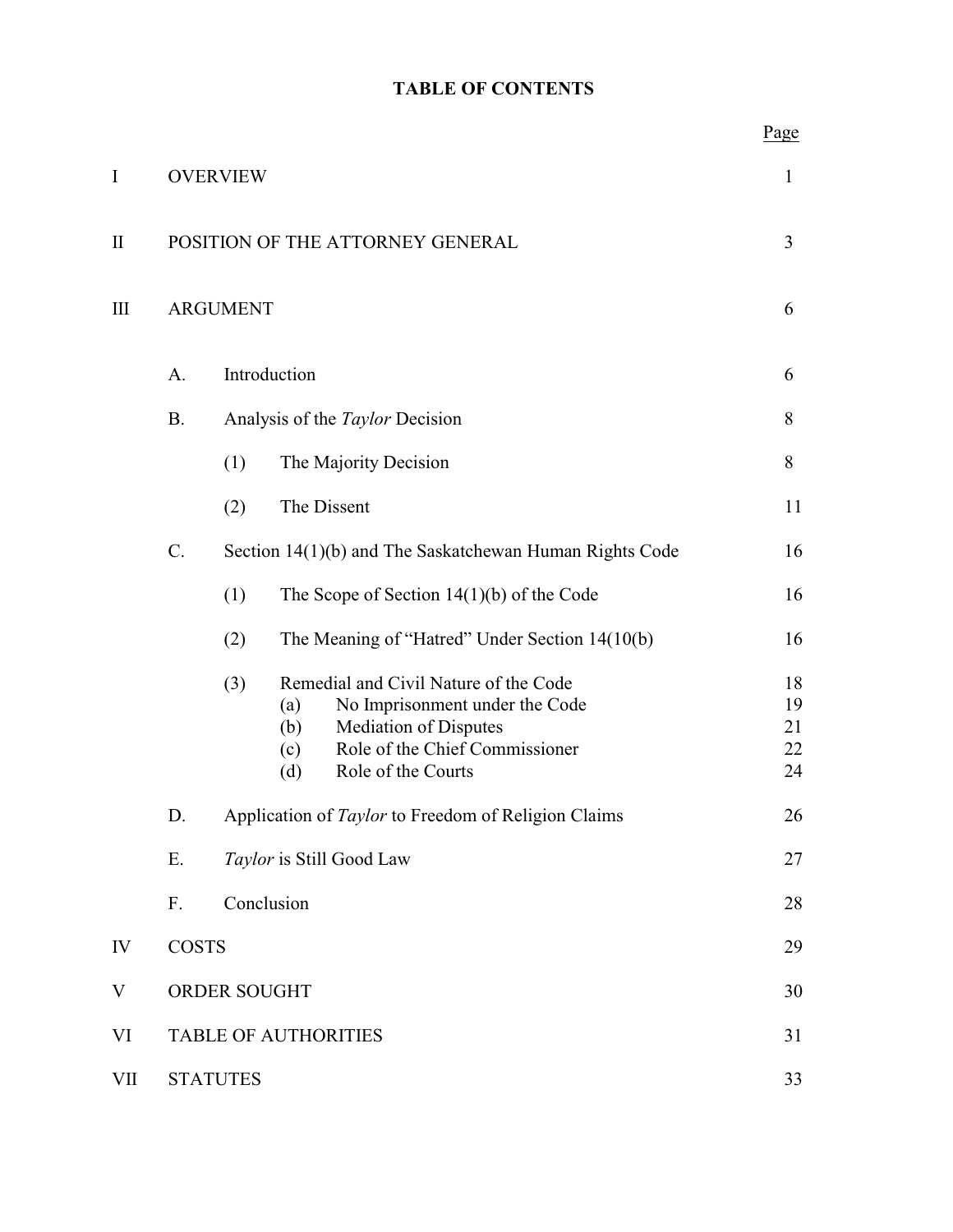### **PART I**

## **OVERVIEW OF POSITION**

1. The Attorney General respectfully submits that this Honourable Court's decision in *Canada (Human Rights Commission) v. Taylor*<sup>1</sup> decides the constitutional issue raised by the Respondent Whatcott. To the extent that s. 14(1)(b) of *The Saskatchewan Human Rights Code*<sup>2</sup> infringes either freedom of expression or freedom of religion, as guaranteed by s. 2 of the *Canadian Charter of Rights and Freedoms*, that infringement is a reasonable limit, demonstrably justifiable under s. 1 of the *Charter*.

2. Section 14(1)(b) serves the valuable purpose of protecting individuals from hate speech and publications, by means of a civil remedy. The provision thus advances the constitutional values of equality and multiculturalism, recognized by the *Canadian Charter of Rights and Freedoms*, and does so with civil remedies, not penal measures, consistent with this Court's holding in *Taylor*.

3. Section 14(1)(b) must also be considered in the context of the *Charter's* guarantee of freedom of expression, which is also protected by *The Saskatchewan Bill of Rights*<sup>3</sup> and by s. 14(2) of *The* Saskatchewan Human Rights Code.<sup>4</sup> In the three decisions considering s. 14(1)(b) rendered since this Court's decision in *Taylor*, including the decision under appeal in this case, the Court of Appeal of Saskatchewan has followed this Court's lead and has recognized the importance of restricting s. 14(1)(b)

*Canada (Human Rights Commission) v. Taylor*, [1990] 3 S.C.R. 892 (hereafter "*Taylor*"). <sup>1</sup>

*The Saskatchewan Human Rights Code*, S.S. 1979, c. S-24.1, s. 14(1)(b). <sup>2</sup>

*The Saskatchewan Bill of Rights*, being Part I of *The Saskatchewan Human Rights Code, supra* note 2, s. 5. <sup>3</sup>

*The Saskatchewan Human Rights Code, supra* note 2, s. 14(2). <sup>4</sup>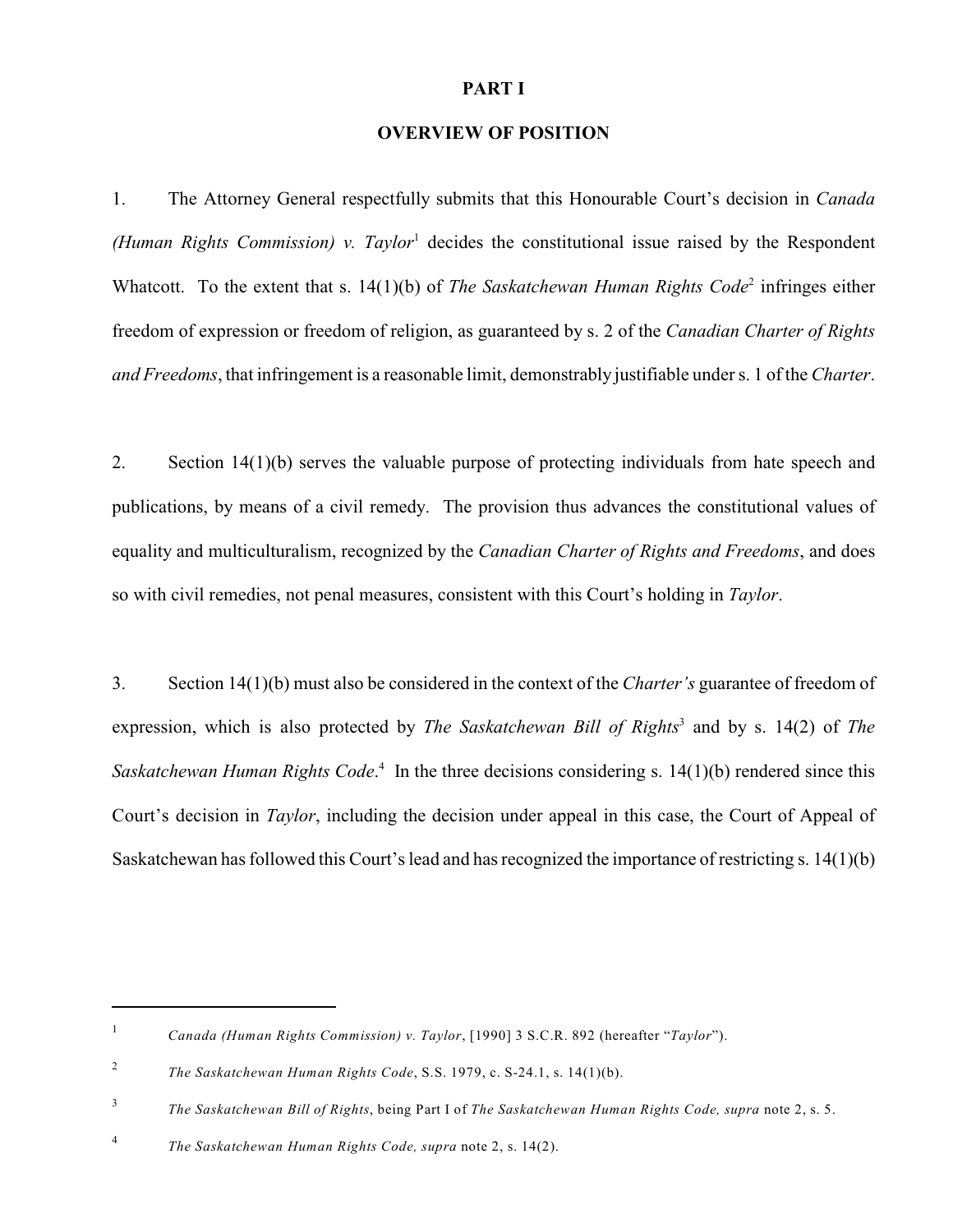to the most egregious examples of publications likely to generate hatred. In doing so, the Court of Appeal has relied on s. 5 and s. 14(2) of the *Code*. 5

4. The Attorney General for Saskatchewan submits that s. 14(1)(b) is a constitutionally valid balance between the need to protect members of minority groups from hate speech, while also recognizing the importance of freedom of expression. It is therefore justifiable under this Court's analysis in *Taylor*.

*Saskatchewan (Human Rights Commission) v. Bell*, [1994] 5 W.W.R. 458 (Sask. C.A.) (Q.L.); *Owens v.* 5 *Saskatchewan (Human Rights Commission)*, 2006 SKCA 41, [2006] S.J. No. 221 (C.A.) (Q.L.); *Whatcott v. Saskatchewan (Human Rights Commission)*, Appellant's Record, Tab 5 (hereafter "*Whatcott (C.A.)*").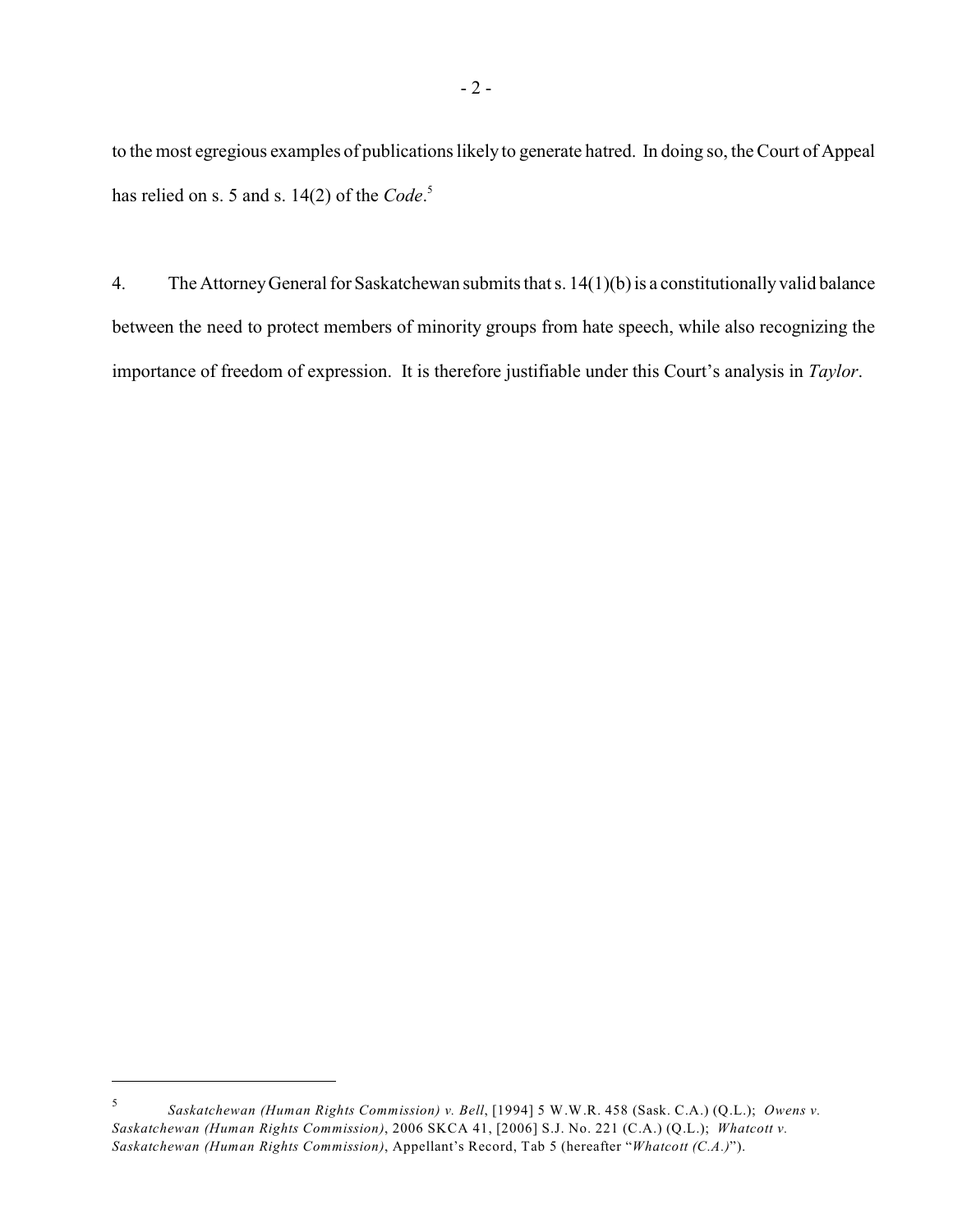### **PART II**

### **POSITION OF THE ATTORNEY GENERAL**

5. The Attorney General intervened in the proceedings in this matter in both the Queen's Bench<sup>6</sup> and the Court of Appeal,<sup>7</sup> pursuant to *The Constitutional Questions Act* of Saskatchewan and *The Saskatchewan Human Rights Code*. Under both those Acts, the Attorney General is a party for purposes of any appeals.<sup>8</sup> Since the Court of Appeal upheld the constitutionality of s.  $14(1)(b)$ , the Attorney General did not join in the Commission's application for leave to appeal to this Court, and was instead served with the leave application as a Respondent. As the Respondent Whatcott has again raised the constitutionality of s. 14(1)(b) as an alternative ground in support of the decision of the Court of Appeal, the Attorney General files this Factum in response to the constitutional issue.

6. The Attorney General relies upon the Appellant's statement of facts. The Attorney General also draws to the Court's attention that there is no evidence before the Court relating to s. 1 issues, because of the procedural history of this case. In particular, there is no evidence suggesting there have been any changes to social attitudes respecting hate speech since this Court's decision in *Taylor*. The constitutional issues were argued before the Tribunal and the lower courts as a matter of *stare decisis* and this Court's

<sup>&</sup>lt;sup>6</sup> *Whatcott v. Saskatchewan Human Rights Tribunal et al.*, 2007 SKQB 450, Appellant's Record, tab 63 (hereafter "Whatcott (Q.B.)".

*Whatcott (C.A.), supra* note 5.

*The Constitutional Questions Act*, R.S.S. 1978, c. C-29, s. 8(7) and (9); *The Saskatchewan Human Rights* <sup>8</sup> *Code, supra* note 2, s. 32(3). This Court has recognised that an Attorney General has standing to defend the constitutionality of a Province's legislation: *Saskatchewan Indian Gaming Authority Inc. v. CAW – Canada*, [2001] 1 S.C.R. 644; *Procureur général du Québec v. Ministère des ressources humaines et développement social Canada et autres*, SCC No. 33511, reported in *Supreme Court Bulletin of Proceedings*, March 12, 2010, p. 329.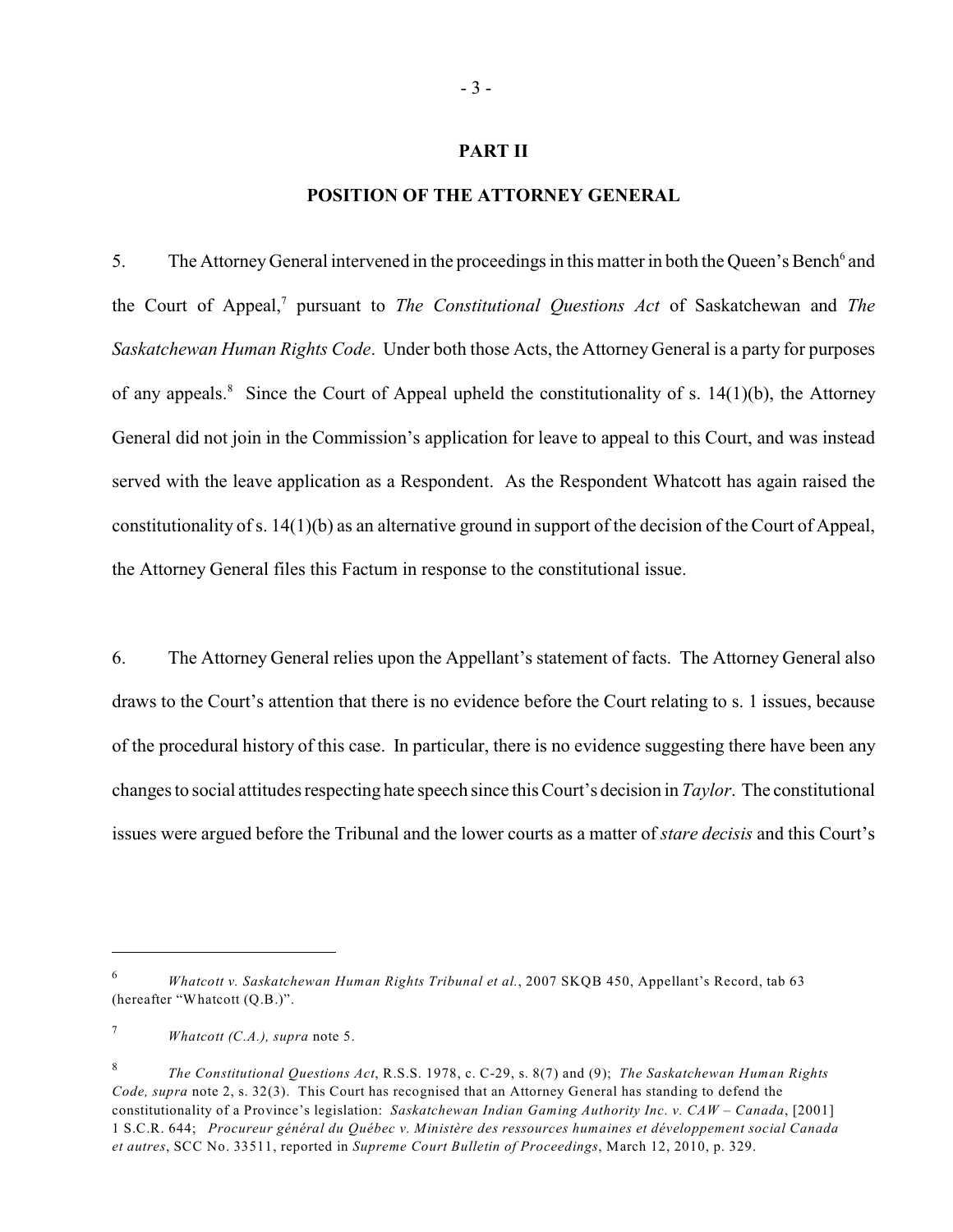decision in *Taylor*,<sup>9</sup> which had been applied by the Saskatchewan Court of Appeal in previous cases under s. 14(1)(b). The Attorney General was not given notice of the constitutional issue at the Tribunal level and did not participate in the hearing before the Tribunal.

- 7. The Appellant raises five issues:
	- **Issue 1:** Does s. 14(1)(b) of *The Saskatchewan Human Rights Code*, S.S. 1979, c. S-24.1 infringe s. 2(b) of the *Canadian Charter of Rights and Freedoms*?
	- **Issue 2:** If so, is the infringement a reasonable limit prescribed by law as can be demonstrably justified in a free and democratic society under s. 1 of the *Canadian Charter of Rights and Freedoms*?
	- **Issue 3:** Does s. 14(1)(b) of *The Saskatchewan Human Rights Code*, S.S. 1979, c. S-24.1 infringe s. 2(a) of the *Canadian Charter of Rights and Freedoms*?
	- **Issue 4:** If so, is the infringement a reasonable limit prescribed by law as can be demonstrably justified in a free and democratic society under s. 1 of the *Canadian Charter of Rights and Freedoms*?
	- **Issue 5:** Did the Saskatchewan Court of Appeal Err in Finding No Violation of s. 14(1)(b) of *The Saskatchewan Human Rights Code*?

8. The Attorney General will only address Issues 2 and 4 in his submissions to this Court. This approach flows from the nature of the Attorney General's participation in this matter in both of the lower courts. The Attorney General confined his submissions in those courts to the s. 1 issue, relying on the

*Wallace v. Whatcott* (2005), 52 C.H.R.R. D/264 (Sask. H.R.T.), Appellant's Record, Tab 2, paras. 55-57; 9 *Whatcott (Q.B.)*, supra note 6, paras. 27-28; *Whatcott (C.A.)*, supra note 5, paras. 42-44, 53, 122-124.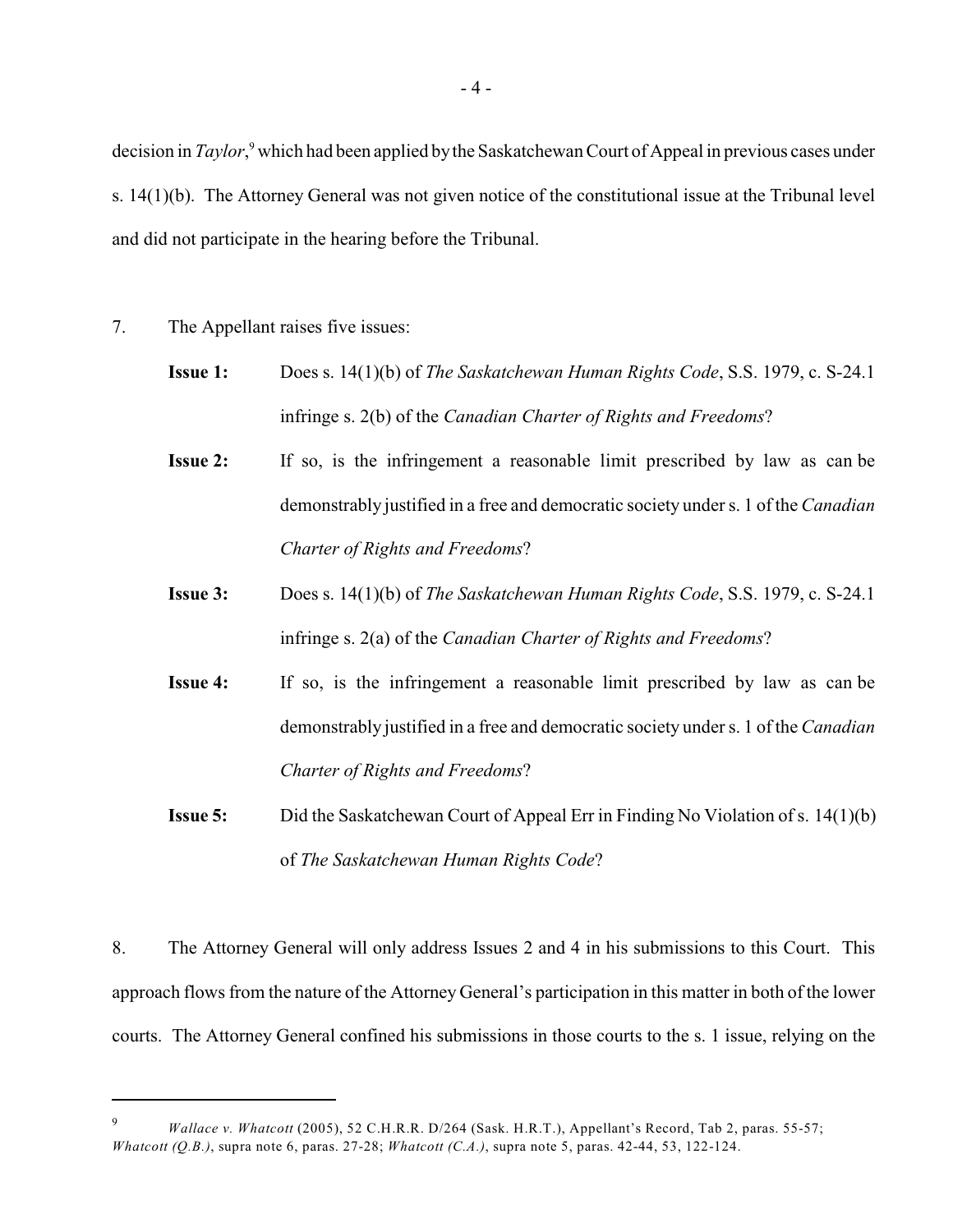decision of this Court in *Taylor*. The Attorney General will thus only address the s. 1 issue in this Court. However, the Attorney General does not disagree with the positions taken by the Appellant on Issues 1 and 3.

9. The Attorney General takes no position on the fifth issue, namely the proper interpretation and application of the Code to the facts of this case.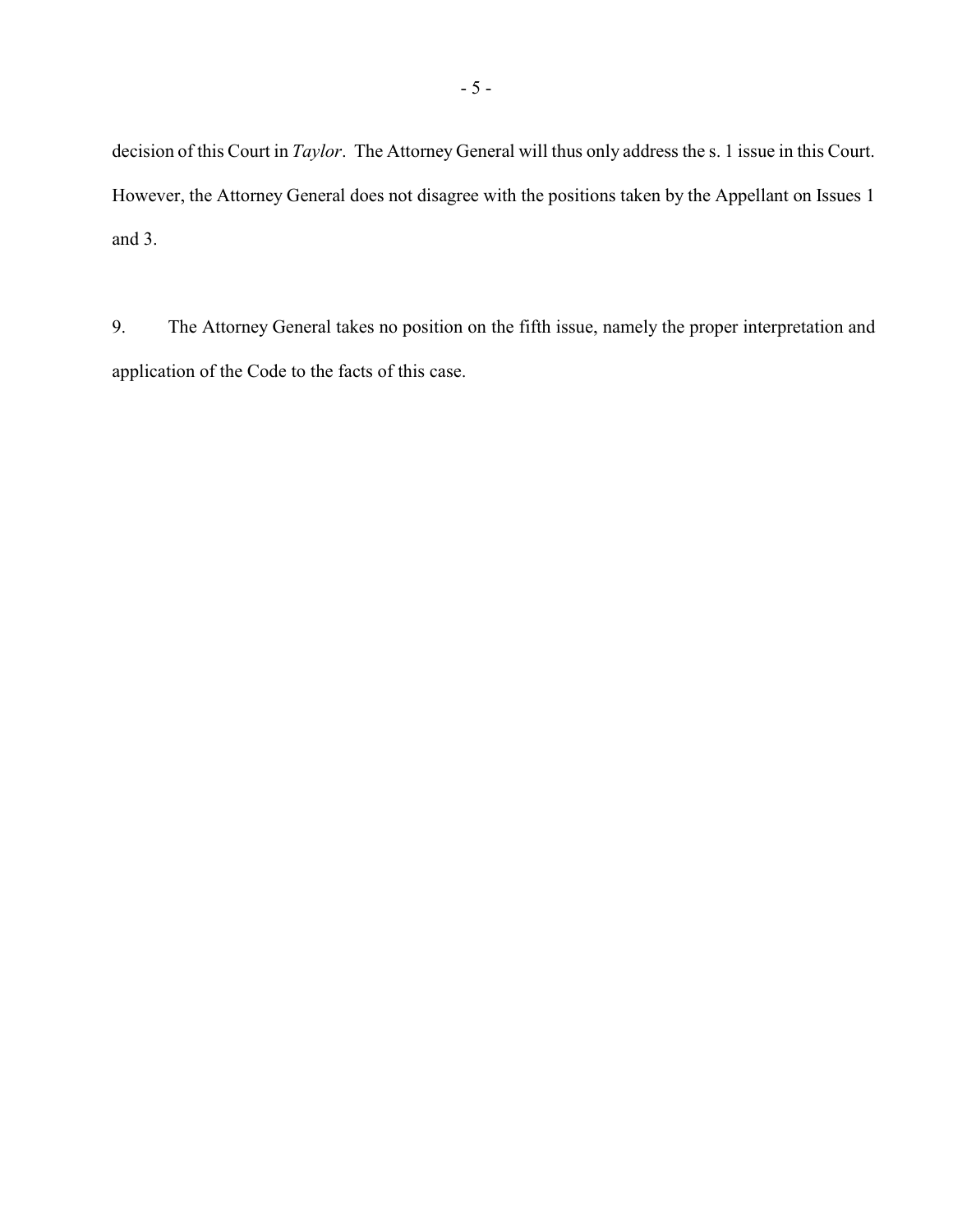### **PART III**

### **ARGUMENT**

### **A. Introduction**

10. Twenty-one years ago, in the case of *Canada (Human Rights Commission) v. Taylor*, 10 this Court was asked to determine the constitutionality of s. 13 of the *Canadian Human Rights Act*<sup>11</sup> regulating hate speech communicated by telephone. The Court by a 5-4 majority upheld the constitutionality of s. 13 of the federal Act, finding that while s. 13 infringed the Charter's guarantee of freedom of expression, the infringement was justifiable under s. 1 of the Charter.

11. The Attorney General respectfully submits that the same result should follow here. Section 14(1)(b) of *The Saskatchewan Human Rights Code*<sup>12</sup> is similarly circumscribed and focussed on remedying the harm caused by hate speech. The Code provides a civil remedy, aimed at compensating complainants and discouraging the harmful conduct, rather than punishing individuals found to have infringed the Code. That approach is consistent with this Court's holding in *Taylor*.

12. The issue in this case is essentially the same as considered by the Court at the time of the *Taylor* decision: what is the appropriate balance between protection of individuals from the harm of extreme hate speech, and the constitutional protection of freedom of expression? The Attorney General submits that there is no reason to justify altering the section 1 balance drawn by this Court in the *Taylor* decision.

 $10$  *Taylor, supra* note 1.

*Canadian Human Rights Act*, S.C. 1976-77, c. 33, s. 13 [hereafter "federal Act"]. <sup>11</sup>

<sup>&</sup>lt;sup>12</sup> *The Saskatchewan Human Rights Code, supra* note 2, s. 14(1)(b).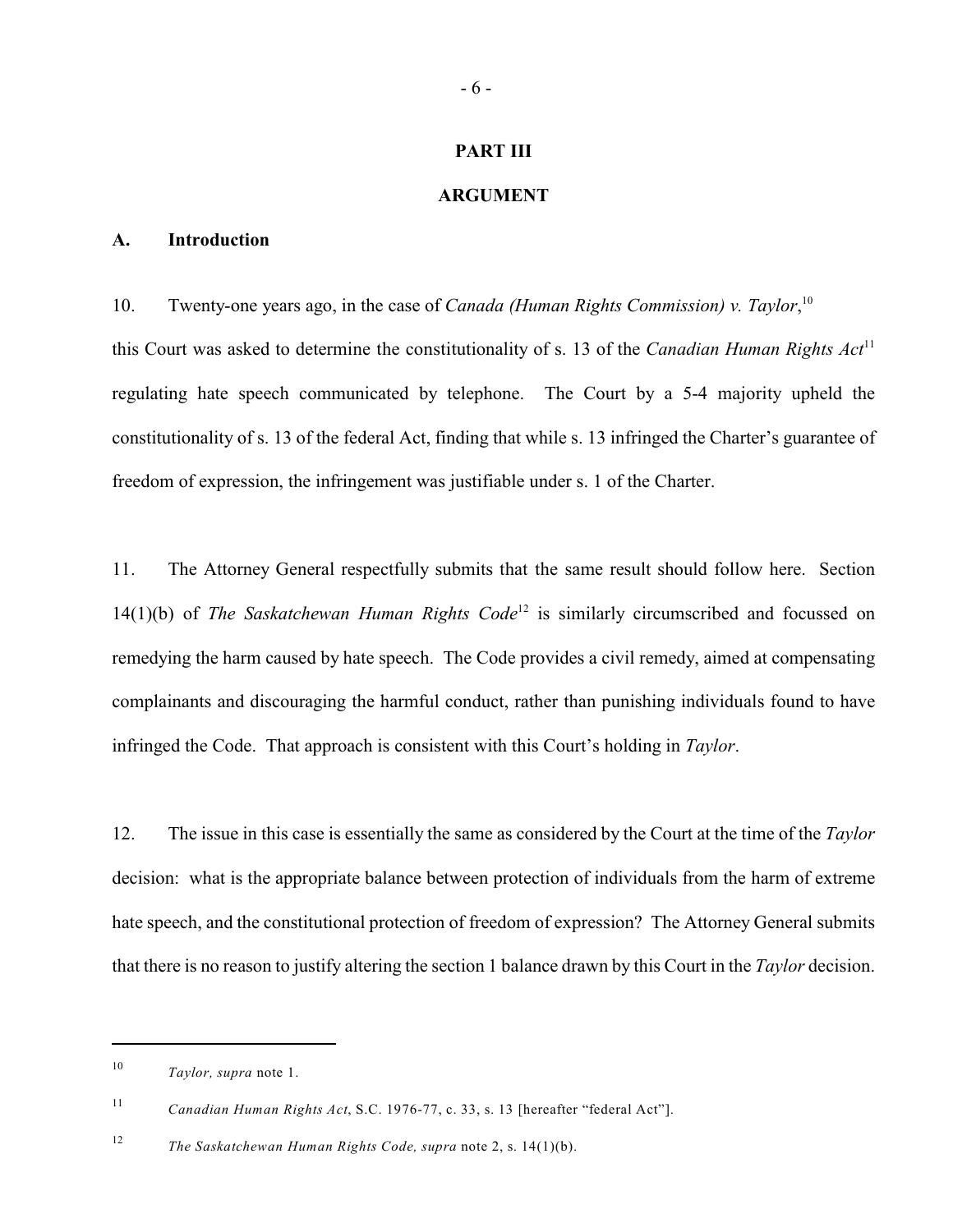13. The Attorney General does not propose to re-visit the s. 1 analysis from *Taylor* in detail, which the Attorney General submits continues to be good law. Rather, the AttorneyGeneral will review aspects of the majority decision by Dickson C.J.C. and will submit that s. 14(1)(b) of *The Saskatchewan Human Rights Code* fits within that constitutional analysis. In fact, amendments to the Code in the twenty-one years since *Taylor* have brought the Saskatchewan Code even more clearly within the analytical framework of Dickson C.J.C.'s decision.

14. The Attorney General will also review certain aspects of the dissenting decision of McLachlin J. (as she then was) in *Taylor*. The Attorney General submits that the framework of *The Saskatchewan Human Rights Code*, and the case law considering s. 14(1)(b) since the *Taylor* decision, respond to the concerns expressed by McLachlin J.

15. The Attorney General also submits that the s. 1 justification from *Taylor* applies equally to the issue of freedom of religion raised by the Respondent Whatcott under s. 2(a) of the *Charter*. The Attorney General relies on the decision of the Saskatchewan Court of Appeal in the *Owens* case on this point. 13

16. The Attorney General submits that there is no need for this Court to re-visit its decision in *Taylor*, which remains good law. While this Court has the authority to re-visit its earlier decisions in an appropriate case, the Attorney General submits that none of the factors which this Court has set out for exercising that authority are met in this case.

<sup>&</sup>lt;sup>13</sup> *Owens, supra* note 5, para. 57.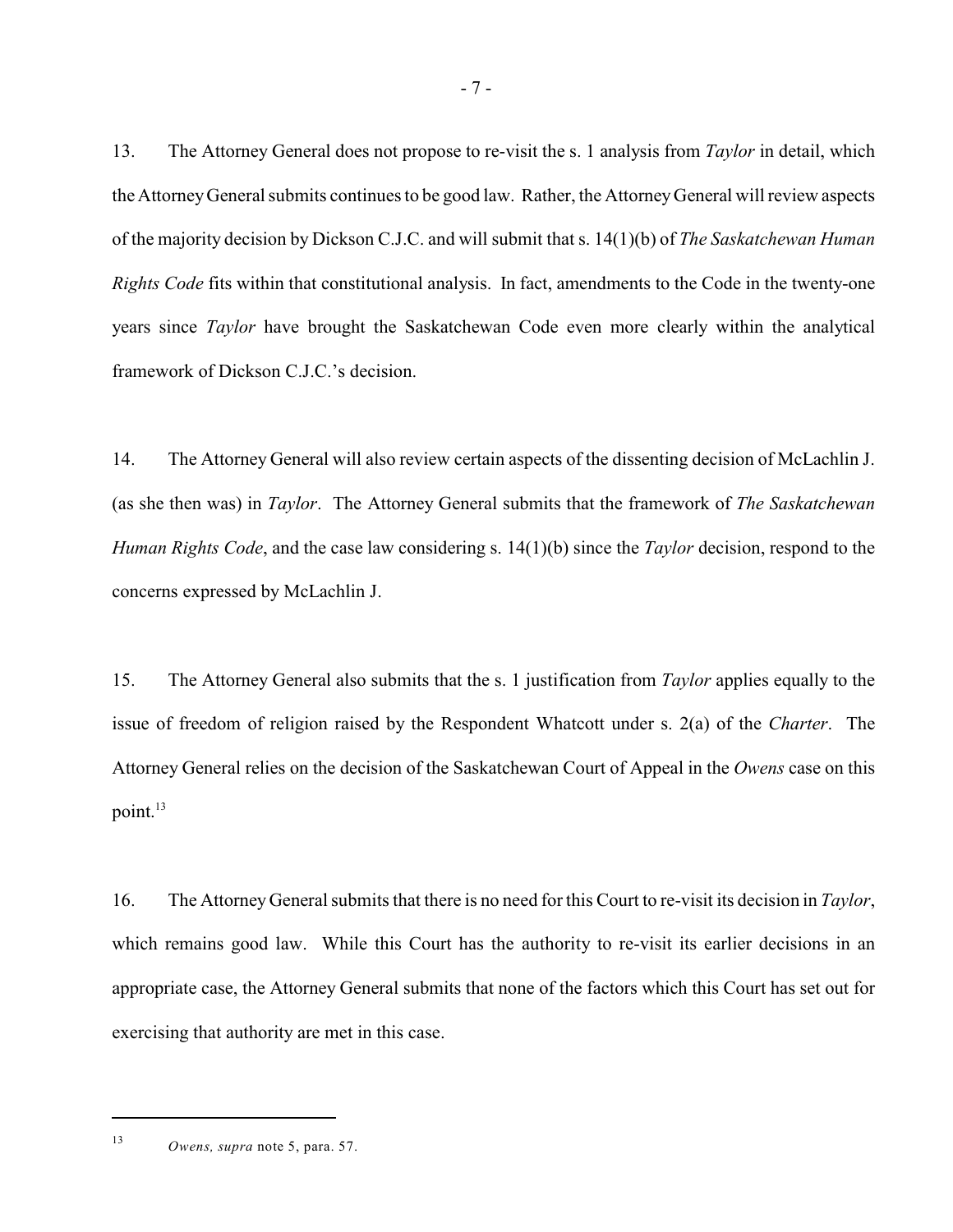# **B. Analysis of the** *Taylor* **Decision**

# **(1) The Majority Decision**

- 17. There are four main themes in the majority decision of Chief Justice Dickson in *Taylor*:
	- (a) the importance of the goal of protecting vulnerable minorities in Canada from hate propaganda;
	- (b) the civil, remedial nature of the hate speech provisions of the *Canadian Human Rights Act*, which is designed to protect and correct, rather than to punish;
	- (c) the meaning of hate speech as applying to extreme expressions of "detestation, calumny and vilification," providing a clear and objective standard; and,
	- (d) the reduced constitutional value of hate speech and consequent implications for restrictions on it.
- 18. Dickson C.J.C. began his s. 1 analysis with a summary of the serious harm posed by hate

propaganda, both to individuals and to society at large. His comments are worth quoting in full:

Parliament's concern that the dissemination of hate propaganda is antithetical to the general aim of the *Canadian Human Rights Act* is not misplaced. The serious harm caused by messages of hatred was identified by the Special Committee on Hate Propaganda in Canada, commonly known as the Cohen Committee, in 1966. The Cohen Committee noted that individuals subjected to racial or religious hatred may suffer substantial psychological distress, the damaging consequences including a loss of self-esteem, feelings of anger and outrage and strong pressure to renounce cultural differences that mark them as distinct. This intensely painful reaction undoubtedly detracts from an individual's ability to, in the words of s. 2 of the Act, "make for himself or herself the life that he or she is able and wishes to have". As well, the Committee observed that hate propaganda can operate to convince listeners, even if subtly, that members of certain racial or religious groups are inferior. The result may be an increase in acts of discrimination, including the denial of equal opportunity in the provision of goods, services and facilities, and even incidents of violence.

... It can thus be concluded that messages of hate propaganda undermine the dignity and self-worth of target group members and, more generally, contribute to disharmonious relations among various racial, cultural and religious groups, as a result eroding the tolerance and open-mindedness that must flourish in a multicultural society which is committed to the idea of equality.<sup>14</sup>

*Taylor, supra* note 1, pp. 918-919.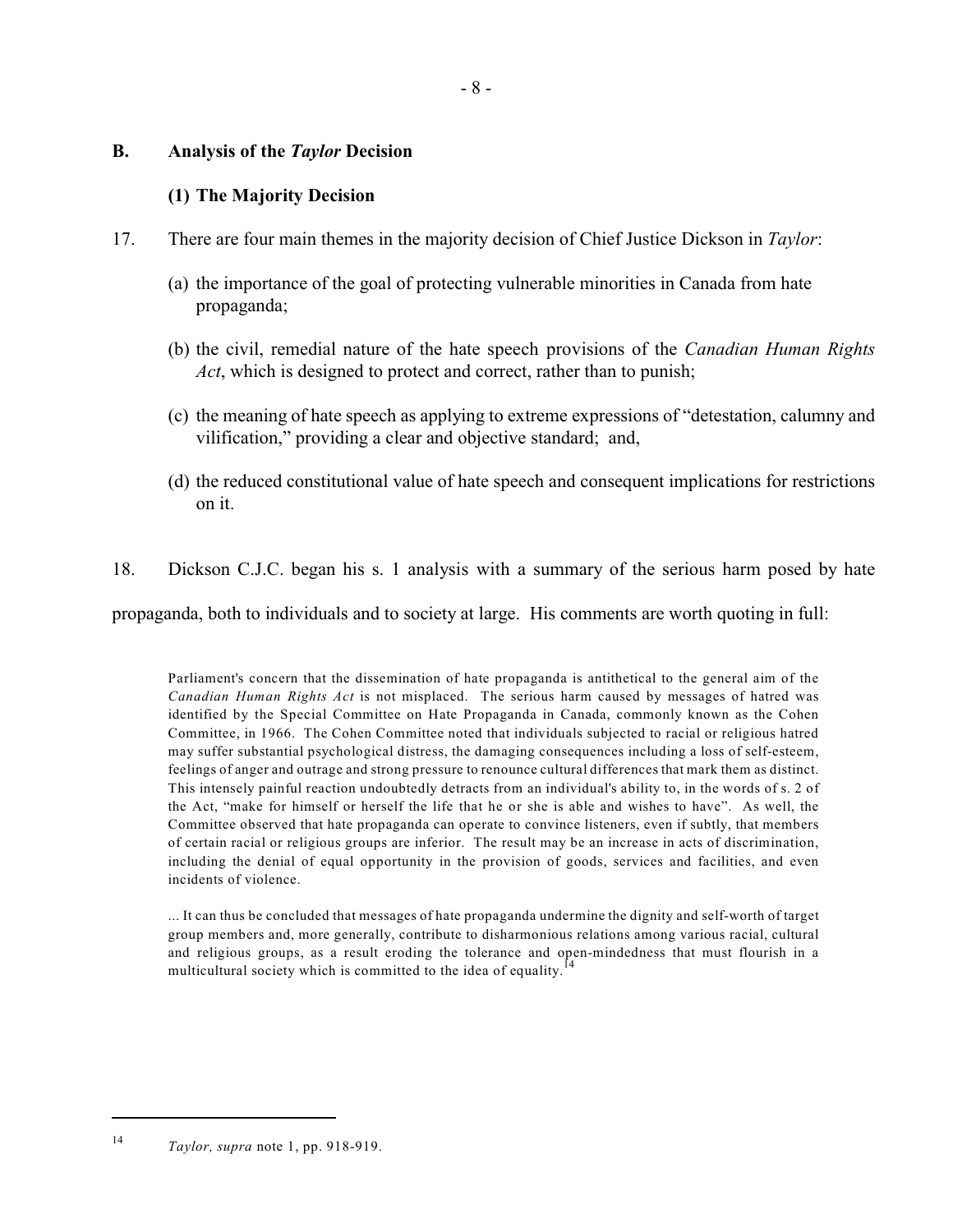19. The Attorney General submits that those comments are as accurate today as they were in 1990. Hate speech has a corrosive effect on individuals, minority groups and society as a whole. Restrictions on hate speech respond to a pressing and substantial objective.

20. Dickson C.J.C. also noted that Canada's international obligations require it to take steps to prohibit the advocacy of racial or religious superiority.<sup>15</sup> This concern remains as pressing today.

21. Finally, Dickson C.J.C. concluded that the Charter's guarantees of equality and multiculturalism are additional factors to take into account in the s. 1 analysis.<sup>16</sup> The Attorney General submits these factors are equally as pressing and relevant today.

22. Since the decision in *Taylor*, this Court has also affirmed that respect and protection of minorities is one of the fundamental and organizing principles of the Constitution.<sup>17</sup> Provisions such as s. 14(1)(b) are designed to provide such protection for minorities. The Attorney General submits that this fundamental value further supports the importance of the objective of the provision for the s. 1 analysis.

23. The second major theme which runs throughout Dickson C.J.C.'s decision is that the human rights context is an important factor in assessing hate propaganda restrictions. He repeatedly comments that the purpose of human rights legislation is to compensate and protect the individual harmed by the human

<sup>&</sup>lt;sup>15</sup> *Taylor, supra* note 1, p. 920).

 $Taylor$ , *supra*, note 1, p. 920.

*Reference re Secession of Quebec*, [1998] 2 S.C.R. 217, paras. 32, 79-82. <sup>17</sup>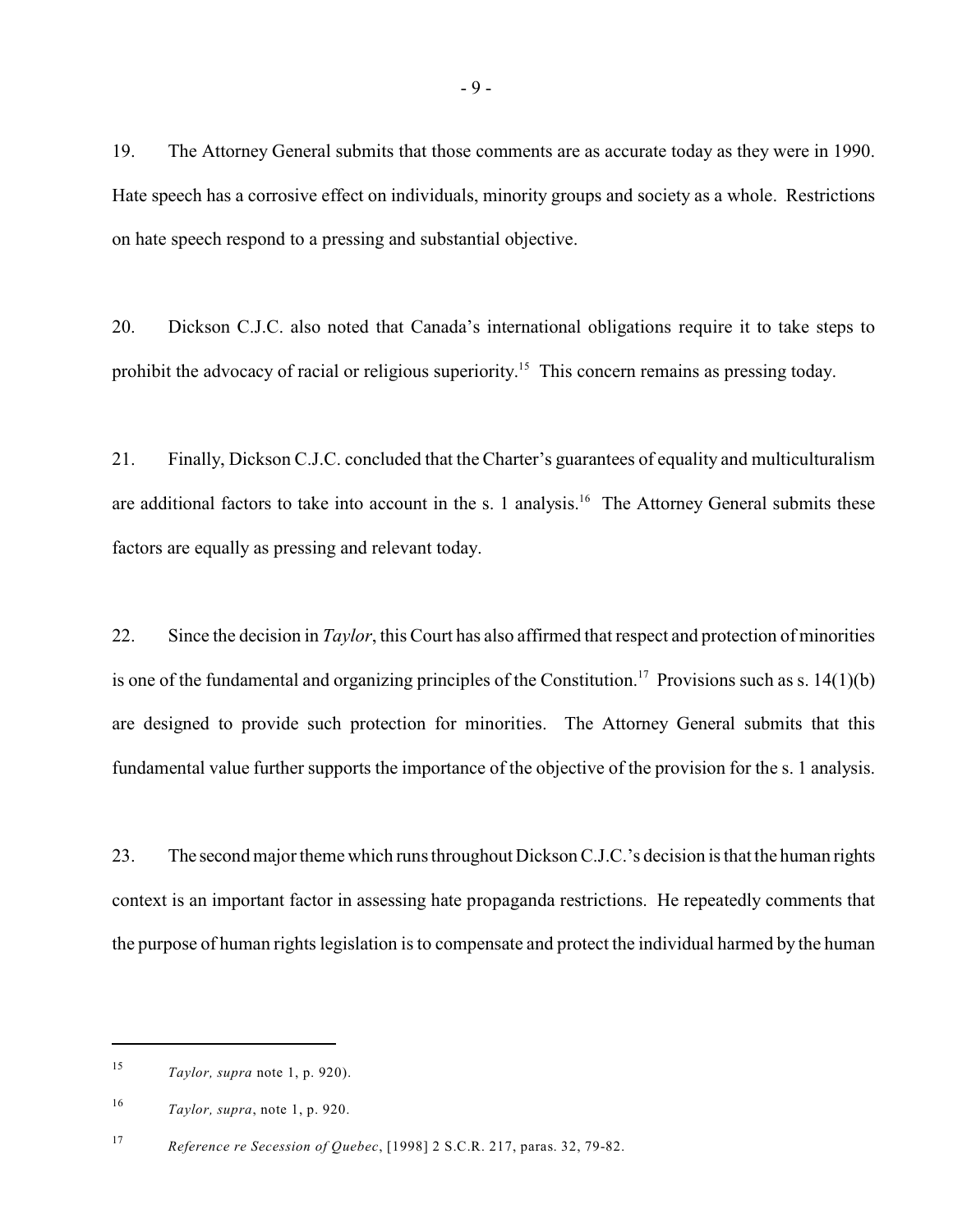rights violation, and to discourage the conduct in the future<sup>18</sup>. Human rights legislation is not penal in nature. This civil, remedial component of human rights provisions means that the impact on freedom of expression is less severe than in the case of penal provisions, such as the hate speech provision of the *Criminal Code*. The balancing process under s. 1 therefore supports the conclusion that hate propaganda provisions in human rights legislation are justifiable under s. 1 of the *Charter*. 19

24. The third theme in Dickson C.J.C.'s decision is that the concept of hate speech is clear and provides ample guidance to human rights commissions, tribunals and the courts. Dickson C.J.C. adopted the interpretation of the federal Human Rights Tribunal: "... s. 13(1) thus refers to unusually strong and deep-felt emotions of detestation, calumny and vilification, and I do not find this interpretation to be particularly expansive."<sup>20</sup>

### 25. Dickson C.J.C. concluded on this point:

In sum, the language employed in s. 13(1) of the *Canadian Human Rights Act* extends only to that expression giving rise to the evil sought to be eradicated and provides a standard of conduct sufficiently precise to prevent the unacceptable chilling of expressive activity. Moreover, as long as the Human Rights Tribunal continues to be well aware of the purpose of s. 13(1) and pays heed to the ardent and extreme nature of feeling described in the phrase "hatred or contempt", there is little danger that subjective opinion as to offensiveness will supplant the proper meaning of the section.<sup>21</sup>

26. A fourth and final theme in Dickson C.J.C.'s decision is that hate propaganda is at the outer edges of the guarantee of freedom of expression. He cited his own decision in *R. v. Keegstra*, where he held

<sup>21</sup> *Taylor, supra* note 1, p. 929.

<sup>&</sup>lt;sup>18</sup> *Taylor*, supra note 1, p. 917, 924, 935.

 $Taylor$ , *supra* note 1, at p. 932.

<sup>&</sup>lt;sup>20</sup> *Taylor, supra* note 1, p. 928.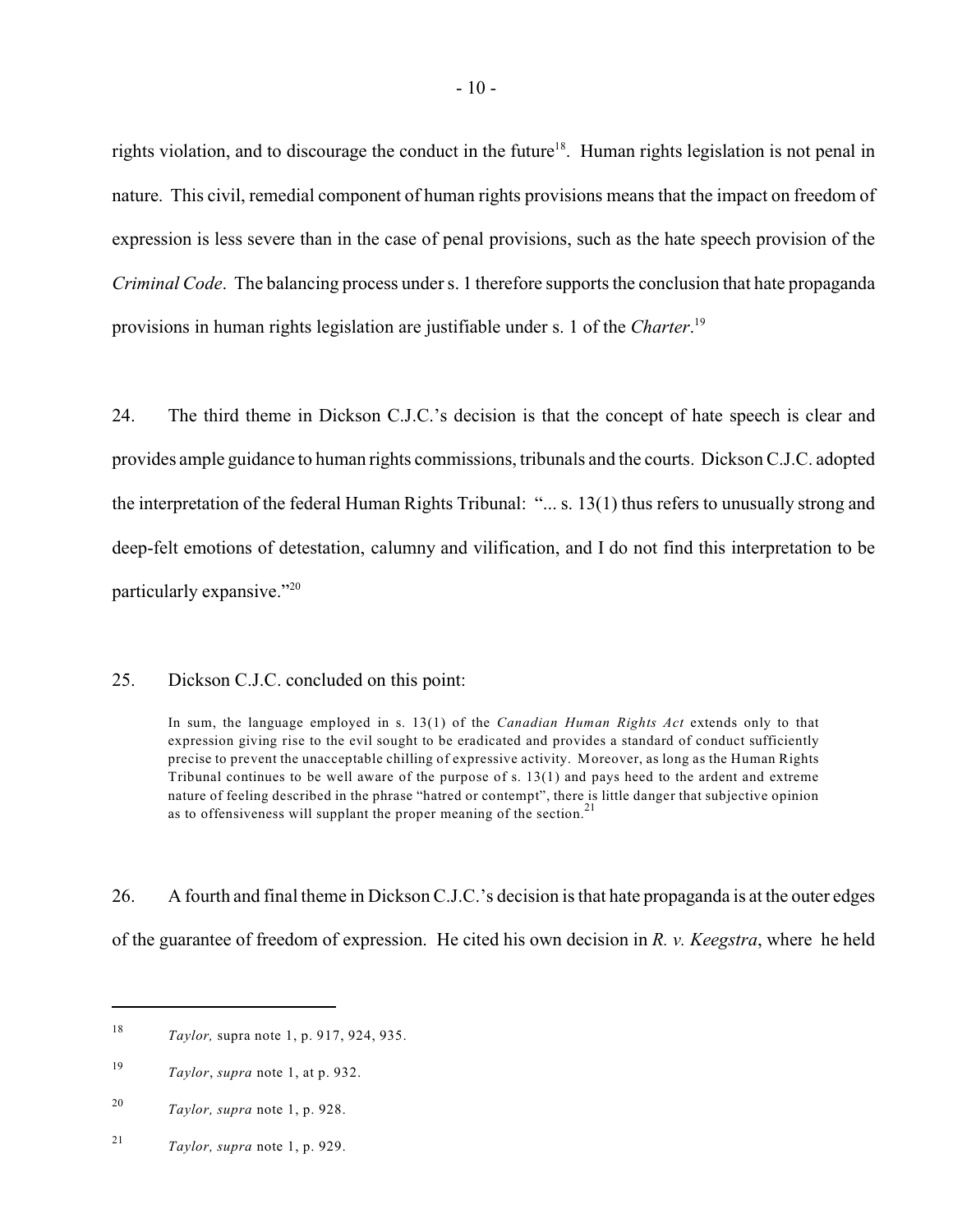that hate propaganda contributed little to Canadian society. Hate propaganda "...strays some distance from the spirit of s. 2(b)," making it easier to justify restrictions on this type of expression.<sup>22</sup> Further on in his decision, he commented that "... the suppression of hate propaganda does not severely abridge free expression values."<sup>23</sup>

27. In his concluding comments, Dickson C.J.C. stated that:

It will be apparent from the preceding discussion that I do not view the effects of s. 13(1) upon the freedom of expression to be so deleterious as to make intolerable its existence in a free and democratic society. The section furthers a government objective of great significance and impinges upon expression exhibiting only tenuous links with the rationale underlying the freedom of expression guarantee.<sup>24</sup>

28. Overall, the Attorney General submits that Dickson C.J.C.'s analysis remains compelling. There is no reason for this Court to depart from his decision. Hate speech provisions of human rights laws which come within the scope of his analysis are justifiable under s. 1 of the *Charter*.

# **(2) The Dissent**

29. In her dissent, McLachlin J. disagreed with the s. 1 analysis of Dickson C.J.C. and concluded that s. 13 of the federal Act could not be justified. There are three points from her decision, and a related point from her dissent in *R. v. Keegstra*, which the Attorney General wishes to address before turning to the discussion of the Saskatchewan Code.

*R. v. Keegstra*, [1990] 3 S.C.R. 697, p. 766. <sup>22</sup>

 $Taylor$ , *supra* note 1, p. 923.

*Taylor, supra* note 1, pp. 939-940. <sup>24</sup>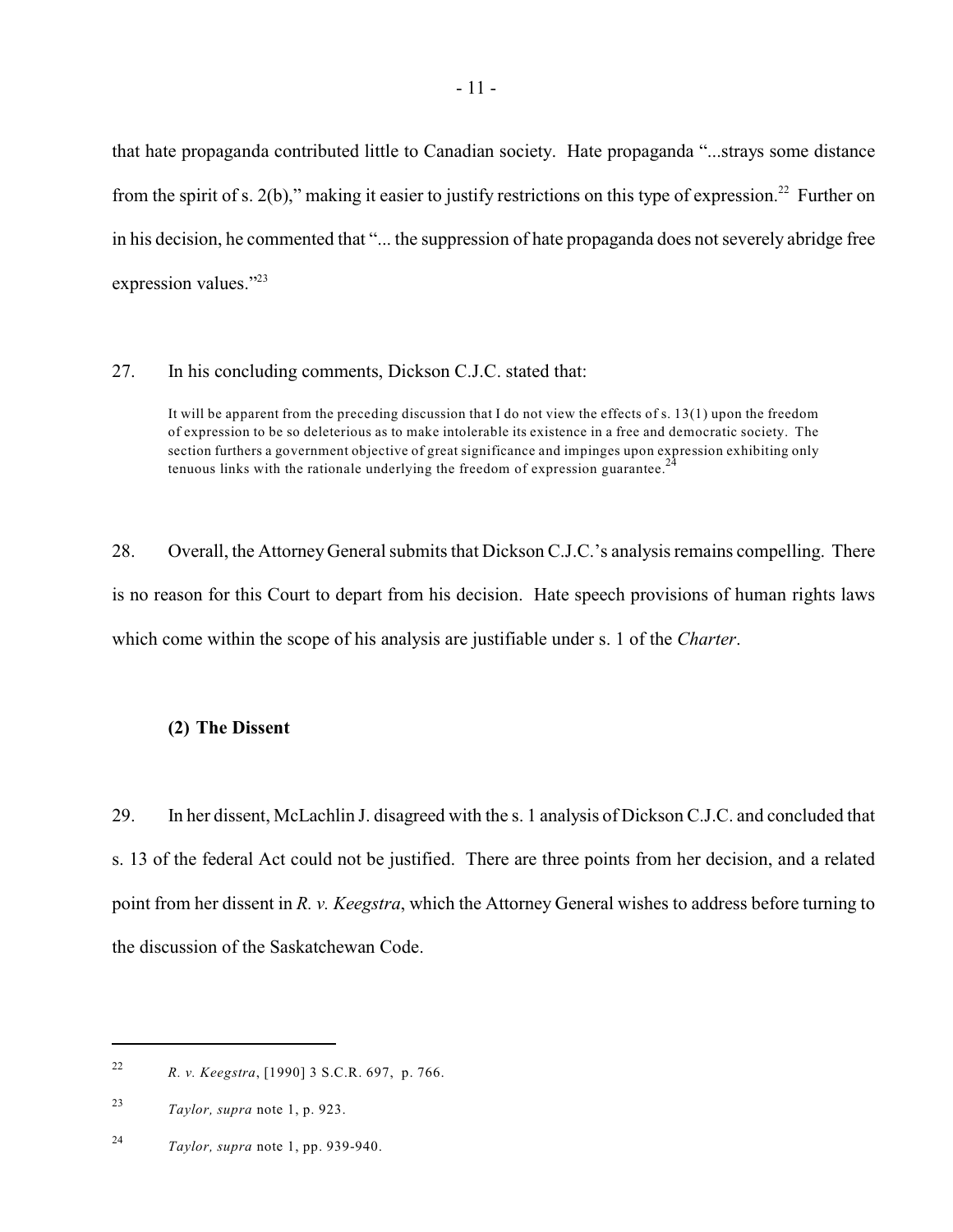30. One of McLachlin J.'s concerns was that the language of the provision was intentionally overbroad, leaving too much discretion in the hands of the Human Rights Commission and its staff. That, coupled with the "chilling effect" of leaving an overbroad law on the books, appears to have been one of McLachlin J.'s main objections to the provision.<sup>25</sup>

31. With the benefit of twenty years of experience with hate propaganda provisions, and additional developments in Charter jurisprudence, the Attorney General respectfully submits that there are two points in answer to this concern.

32. The first is that in his majority decision in *Taylor*, Dickson C.J.C. highlighted the strict standard required for a publication to meet the test of "hatred." He made it clear that "hatred" is not simply a subjective opinion, but only applies to extremes of unusually strong and deeply felt emotions, as summarized earlier. "Hatred" is an objective standard. Lower courts and tribunals have taken that interpretation to heart, as the subsequent cases law of the Saskatchewan Court of Appeal indicates. By setting such a high interpretive standard, Dickson C.J.C. provided the primary response to McLachlin J.'s concern. The strict interpretation given to the concept of "hatred," and the duty of commissions to screen complaints under that strict standard, have ensured that the provisions are not overbroad.

33. As well, the Attorney General submits that subsequent Charter jurisprudence has acknowledged and developed the principle that the courts must interpret statutes consistently with the *Charter*. That interpretive principle responds to both the overbreadth concern, and the concern about having overbroad

*Taylor*, *supra* note 1, p. 964. <sup>25</sup>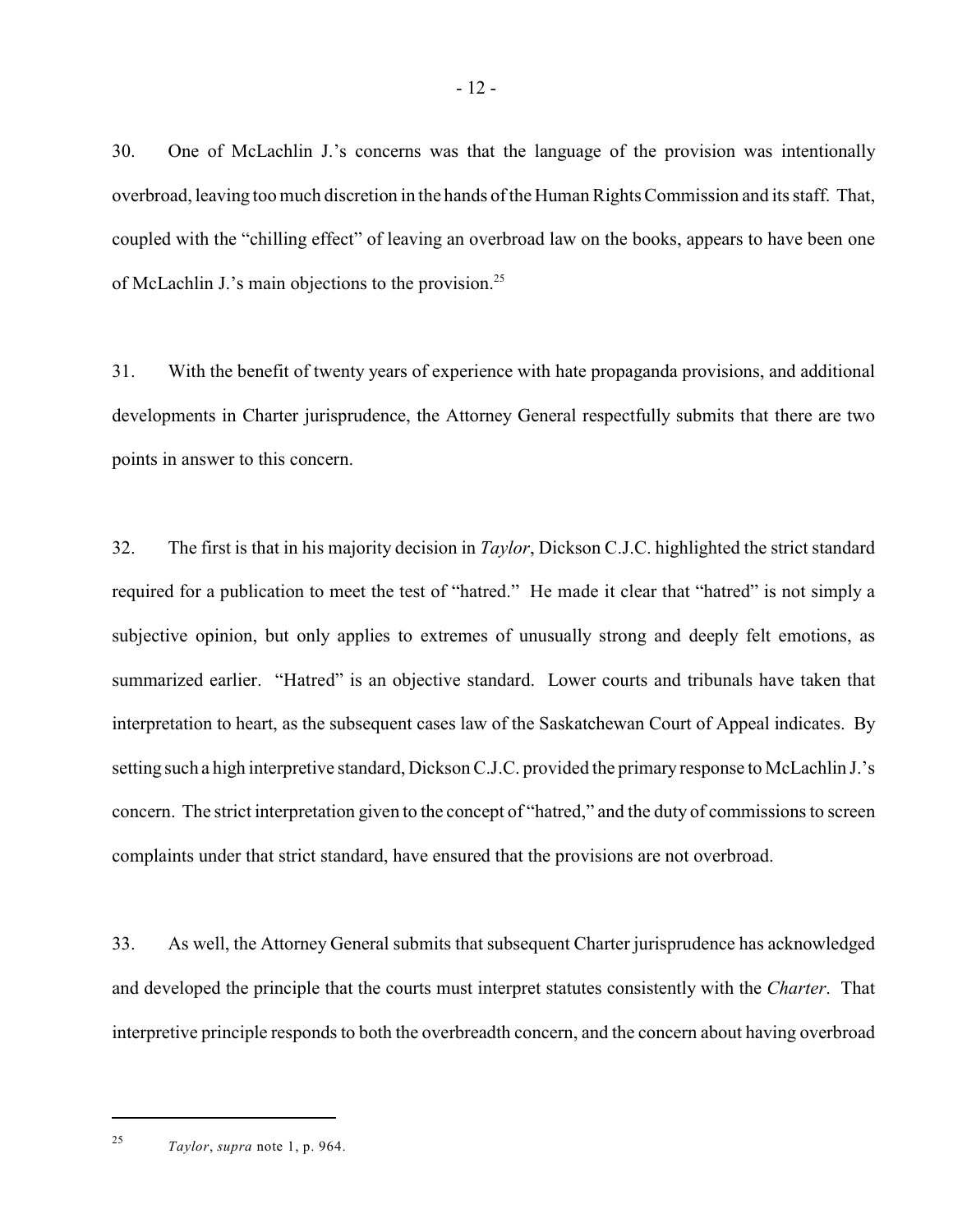provisions "on the books." It is the statute as interpreted by the courts which is the ultimate expression of the law in an area, and which commissions must apply.

34. One of the best examples of this interpretative principle was in *Canadian Foundation for Children, Youth and the Law v. Canada*, which considered a constitutional challenge to s. 43 of the *Criminal Code*, dealing with the power of parents to use reasonable force to correct their children. Writing for the majority, Chief Justice McLachlin provided an extensive interpretive analysis of the wording of s. 43, and concluded that so interpreted, the provision was consistent with s. 7 of the Charter. She stated:

*Ad hoc* discretionary decision making must be distinguished from appropriate judicial interpretation. Judicial decisions may properly add precision to a statute. Legislators can never foresee all the situations that may arise, and if they did, could not practically set them all out. It is thus in the nature of our legal system that areas of uncertainty exist and that judges clarify and augment the law on a case-by-case basis.<sup>26</sup>

35. The Chief Justice held that it was the role of the appellate courts to provide guidance in the interpretation of a statutory provision:

This case, and those that build on it, may permit a more uniform approach to "reasonable under the circumstances" than has prevailed in the past. Again, the issue is not whether s. 43 has provided enough guidance in the past, but whether it expresses a standard that can be given a core meaning in tune with contemporary consensus.<sup>27</sup>

36. The Attorney General respectfullysubmits that is exactlywhat this Court did in *Taylor*. By giving

a strict interpretation to the concept of "hatred," and by emphasizing the need to take the basic value of

*Canadian Foundation for Children, Youth and the Law v. Canada (Attorney General)*, 2004 SCC 4, [2004] <sup>26</sup> 1 S.C.R. 76, para. 17.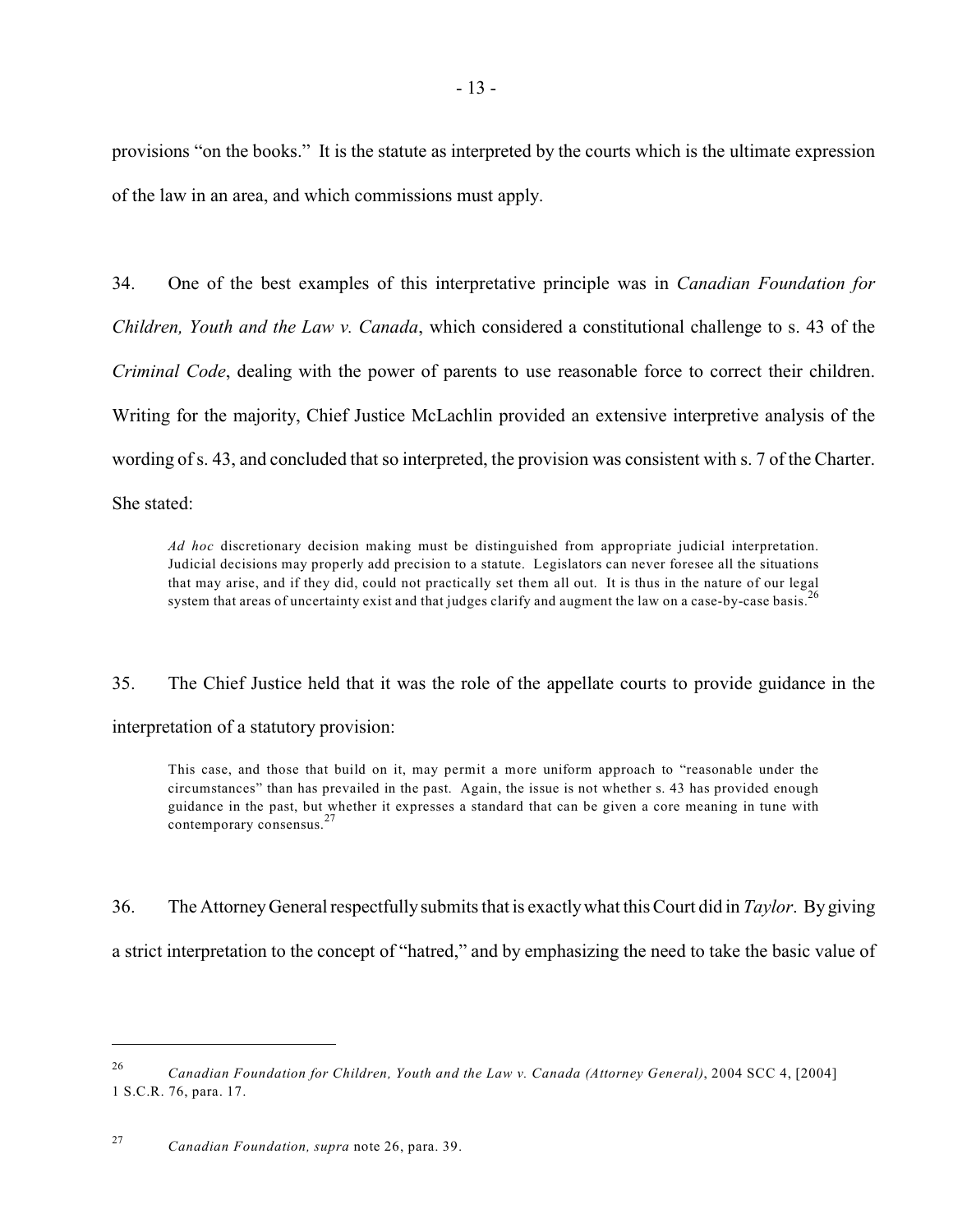freedom of expression into account, both the majority and the dissent in *Taylor* gave clear guidance to the lower courts and commissions as to the interpretation of these provisions.

37. A second point of concern raised by McLachlin J. in *Taylor* was the lack of any recognition in the federal Act of the fundamental value of freedom of expression. There was nothing in the Act which required either the Commission or the Tribunal to take freedom of expression into account in dealing with hate speech complaints.<sup>28</sup>

38. The Attorney General submits that this concern is met in the case of the Saskatchewan Code. Freedom of expression is recognized twice in the Code: as a fundamental freedom set out in s. 5 of the *Saskatchewan Bill of Rights*, which is Part I of the Code, and also in subsection 14(2) of the Code. In turn, the Saskatchewan Court of Appeal has used s. 5 and s. 14(2) for precisely the purpose identified by McLachlin J. in *Taylor*: as a guide to interpret the scope of s. 14(1)(b).<sup>29</sup>

39. McLachlin J.'s third point of concern in *Taylor* was that s. 13 of the federal Act applied to private telecommunications. She concluded that the benefit from prohibiting private conversation between consenting adults was arguably small, while carrying with it a significant invasion of privacy. That increased the significance of the infringement on the right of the individual under the Act.<sup>30</sup>

*Taylor*, *supra* note 1, p. 966. <sup>28</sup>

*Bell*, *supra* note 5. <sup>29</sup>

*Taylor*, *supra*, note 1, p. 967. <sup>30</sup>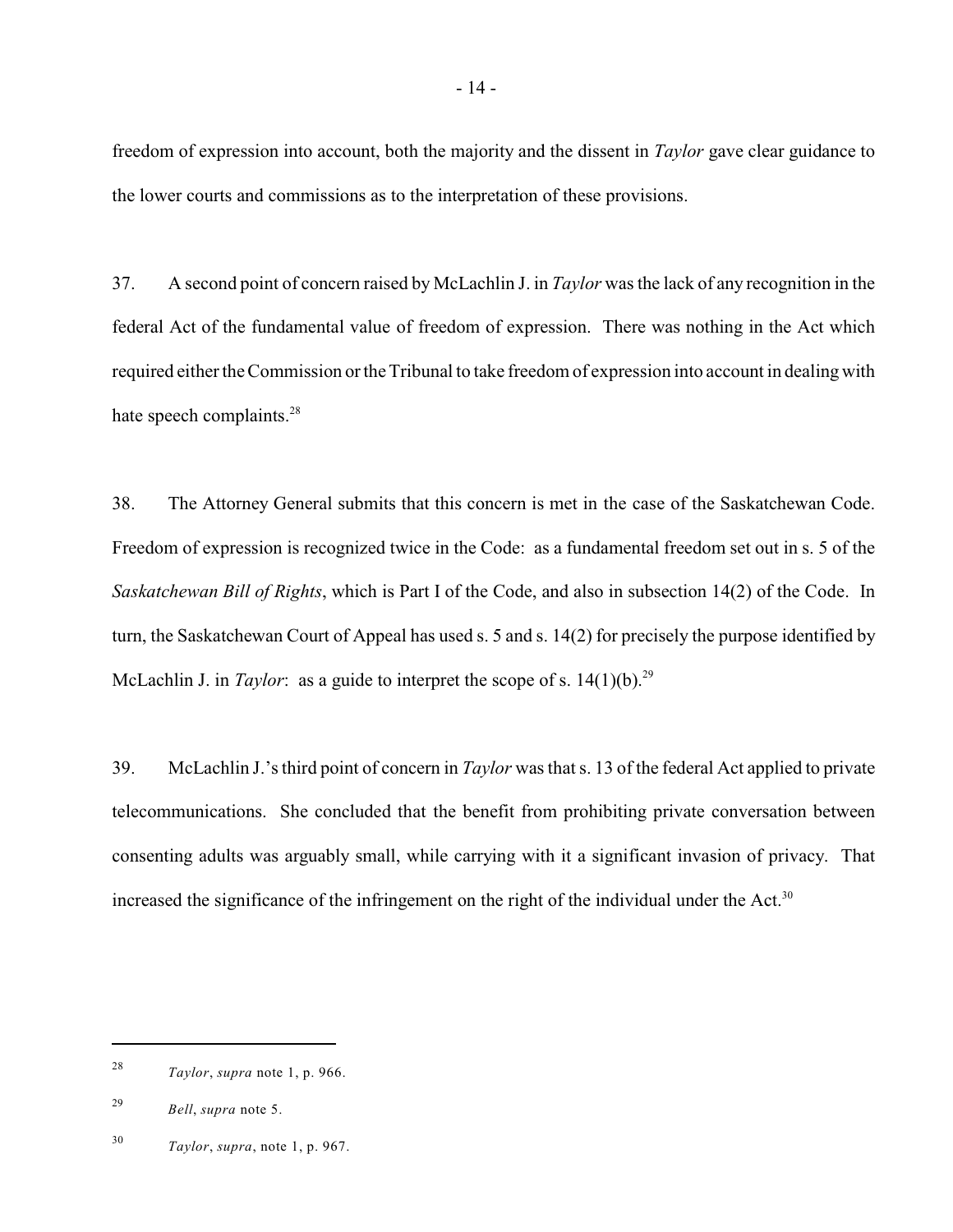40. By contrast, s. 14(1)(b) of the Saskatchewan Code does not applyto private communications. The section is concerned with hate speech which is published, displayed, broadcast, and other mediums of communication. This restriction on public expression of hate speech is consistent with the goals of an open, non-discriminatory society, which are set out in the objects clause of the Code.<sup>31</sup> Private communications are not affected, which is consistent with McLachlin J.'s concern on this point in *Taylor*.

41. The fourth and final point which the Attorney General wishes to raise relates to McLachlin J.'s dissent in *Keegstra*. McLachlin J. there recognized that there is a significant contextual difference between restrictions set out in the human rights process, compared to criminal prohibitions. She appears to have accepted the argument of Alan Borovoy that human rights codes, with their emphasis on amendment of conduct, show strong success in curtailing discrimination (*Keegstra*, p. 861). She also noted that the penalties of the criminal law are the severest sanctionssociety can impose and are arguably unnecessary in the face of alternative remedies. $32$ 

42. The Attorney General submits that these comments are similar to those of Dickson C.J.C. in *Taylor*. The civil, remedial context of human rights codes is a significant difference from the punitive approach of the criminal law. The Attorney General submits that s. 14(1)(b) of the Saskatchewan Code is justifiable under s. 1, consistent with McLachlin J.'s criticisms of the federal Act in *Taylor*.

43. With these comments about the *Taylor* decision in mind, the Attorney General turns to the analysis of the specific provisions of the Code.

 $^{31}$  Code, *supra* note 2, s. 3.

*R. v. Keegstra, supra* note 22, pp. 861, 862. <sup>32</sup>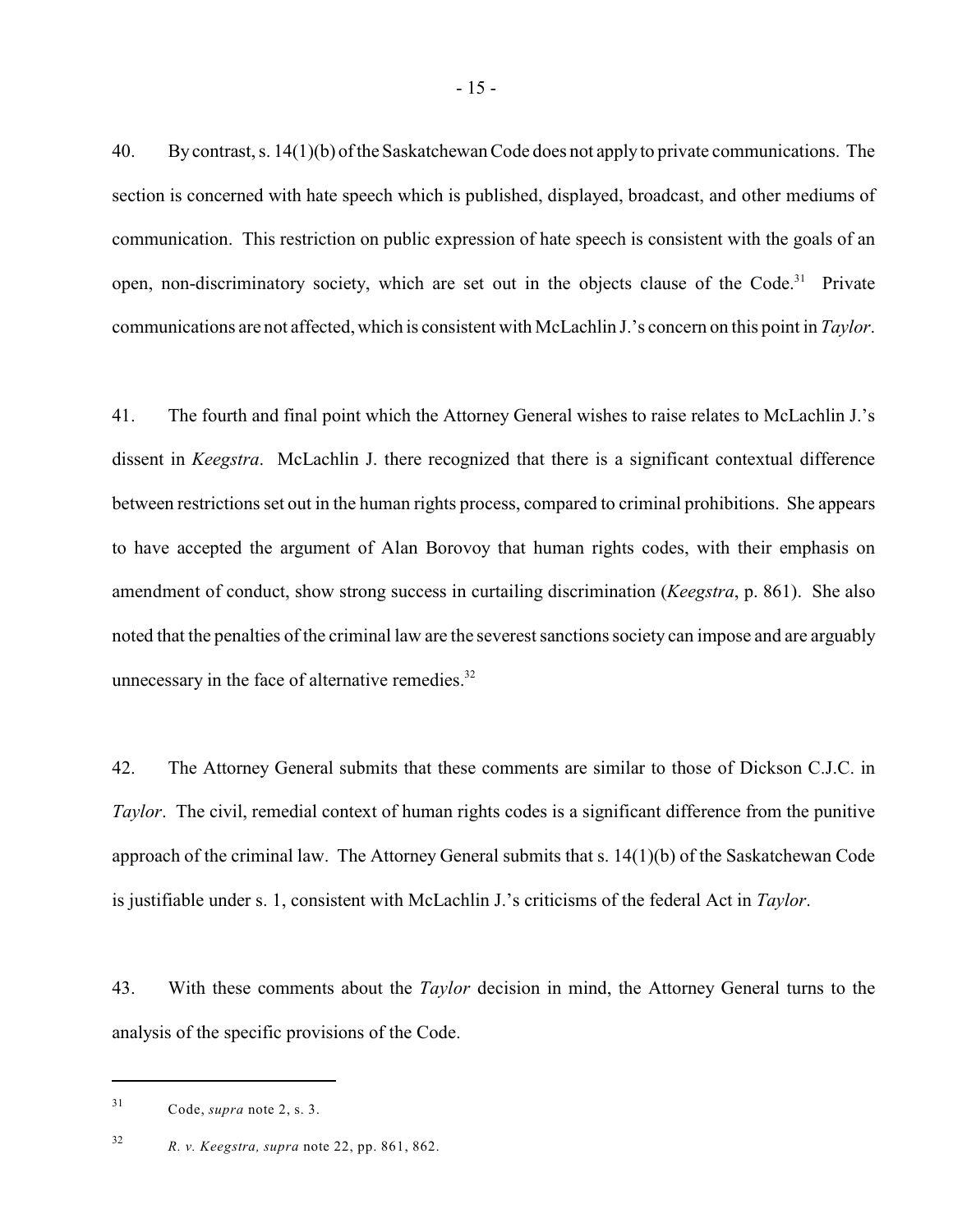### **C. Section 14(1)(b) and** *The Saskatchewan Human Rights Code*

### **(1) The Scope of Section 14(1)(b) of the** *Code*

44. The Attorney General respectfully submits that s. 14(1)(b) fully complies with the analytical framework set out by Dickson C.J.C. in *Taylor*. As well, as mentioned earlier, there are key differences between the Code and the federal Act in issue in *Taylor*, on precisely the points of concern raised by McLachlin J. in her dissent. Finally, the Attorney General submits that the amendments to the Code in the twenty years since *Taylor* have moved human right proceedings in Saskatchewan even more clearly towards the *Taylor* analysis of a civil, remedial model, in which mediation is used to resolve disputes, rather than a punitive approach. This remedial approach further strengthens the case for justifying s. 14(1)(b) under s. 1 of the *Charter*.

### **(2) The Meaning of "Hatred" Under Section 14(1)(b)**

45. One of the key points of difference between Dickson C.J.C. and McLachlin J. in Taylor was the meaning of "hatred" in the federal Act. Dickson C.J.C. was satisfied that the concept of "hatred" was sufficiently defined and strict that it provide an objective principle that would only apply in the clearest cases. McLachlin J. disagreed, finding that the term was inherently overbroad.

46. The Attorney General submits that the subsequent decisions of the Saskatchewan Court of Appeal have demonstrated that the concept of "hatred" in s. 14(1)(b) does in fact set out a strict, objective standard. The Court's decision in *Bell* is particularly significant. Speaking for the Court, Sherstobitoff J.A. found that Dickson C.J.C.'s analysis in *Taylor* applied equally to s. 14(1)(b)'s prohibition on speech that "expresses or tends to expose to "hatred" on any of the prohibited grounds.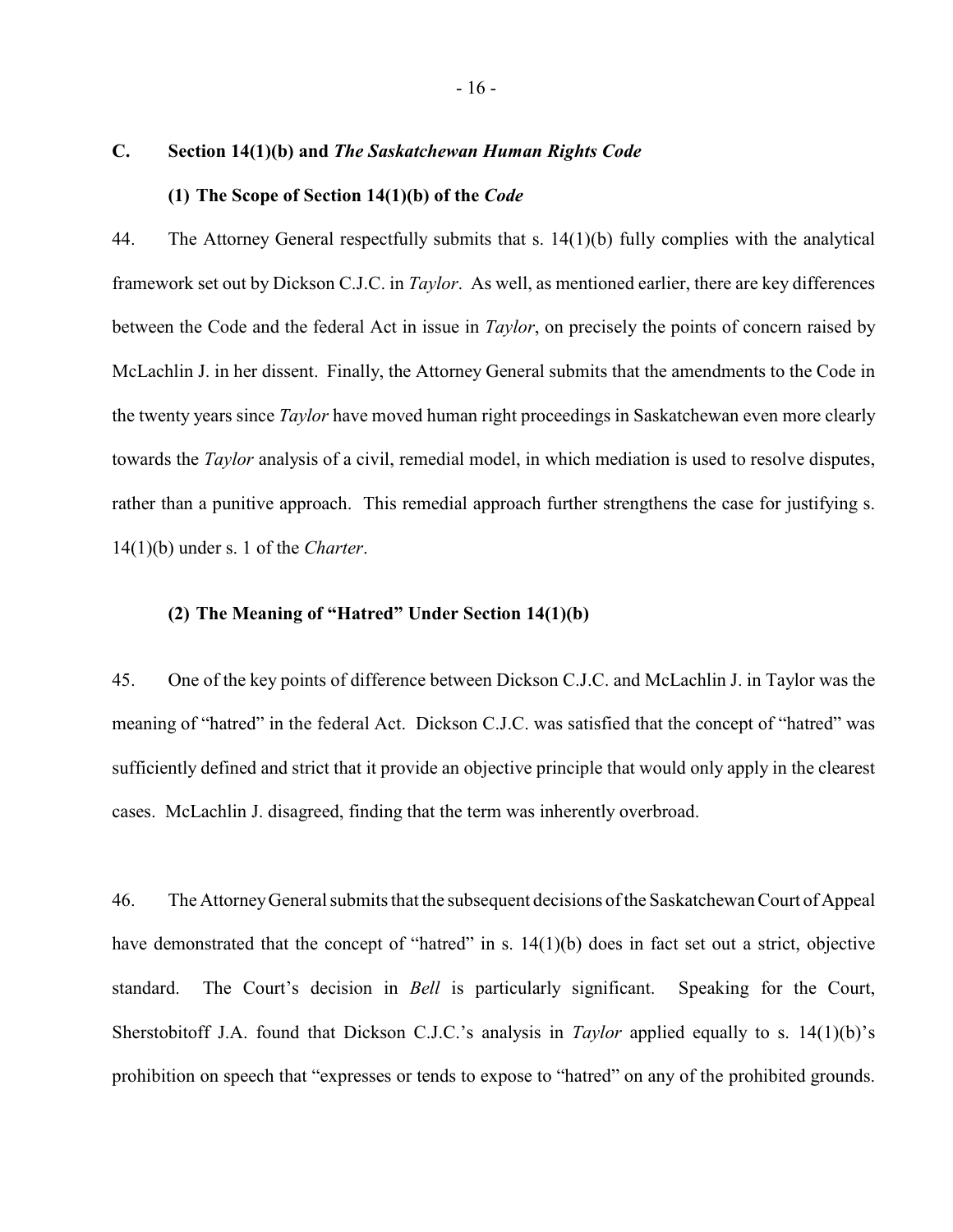The wording of s. 14(1)(b), coupled with the interpretive principles set out by Dickson C.J.C., gave a clear standard which would only apply to extreme cases.<sup>33</sup>

47. At the same time, Sherstobitoff J.A. held that other portions of s. 14(1)(b), relating to ridicule, belittling or otherwise affronting the dignity of an individual, did not meet the strict standard set out by Dickson C.J.C. in *Taylor*. He therefore held those aspects of s. 14(1)(b) to be severable and inoperative. In reaching this conclusion, Sherstobitoff J.A. also relied upon the express provisions of the Code protecting freedom of expression, namely sections 5 and  $14(2)$ .<sup>34</sup>

48. The Attorney General submits that Sherstobitoff J.A.'s analysis matched that of Dickson C.J.C., by insisting that only speech which meets the strict standard of "hatred" will be caught by the section. Sherstobitoff J.A.'s analysis also responded to the concern raised by McLachlin J. in *Taylor*, in a manner reminiscent of the statutory analysis she later used in *Children's Foundation*. He also relied on the statutory protection for freedom of expression set out in the Saskatchewan Code. Sherstobitoff J.A.'s analysis thus responded to McLachlin J.'s overbreadth concern, and highlighted that the Code mandates the consideration of freedom of expression as part of the analysis, unlike the federal Act in *Taylor*.

49. In the two subsequent cases under s. 14(1)(b), *Owens* and the case under appeal, the Court of Appeal has continued to recognize the necessity for a strict standard for the meaning of "hatred", following the admonition of Dickson C.J.C. and building on the initial analysis by Sherstobitoff J.A. in

*Bell, supra* note 5, paras. 27-34. <sup>33</sup>

<sup>&</sup>lt;sup>34</sup> *Bell, supra* note 5, para. 32.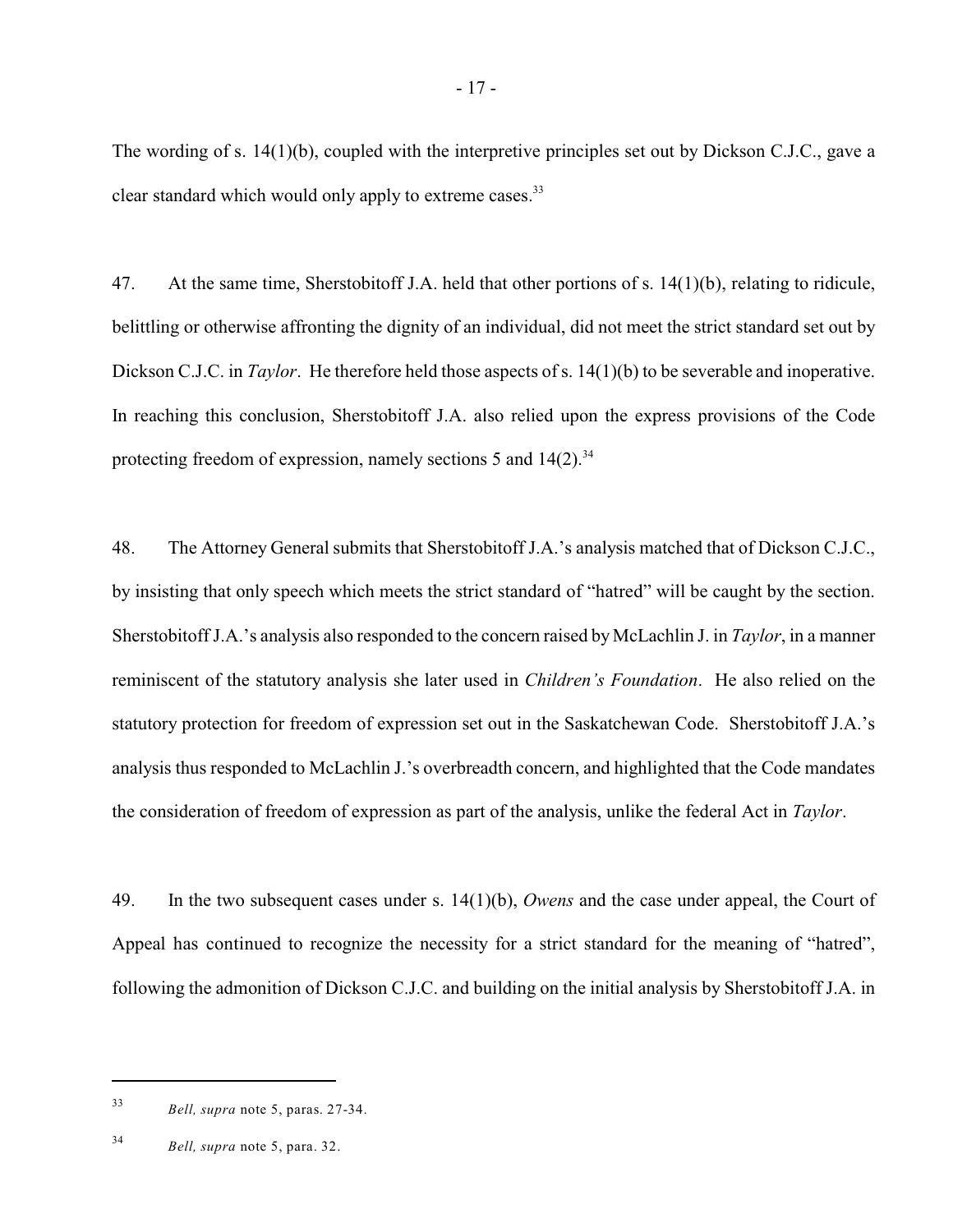*Bell.* In doing so, the Court of Appeal has also responded to the overbreadth concern expressed by McLachlin J. in *Taylor*.

### **(3) Remedial and Civil Nature of the Code**

50. In *Taylor*, DicksonC.J.C.repeatedly commented on the civil and remedial nature of human rights legislation, which is designed to protect the individual from discriminatory conduct and to prevent future infringements. Human rights legislation is not punitive in nature. Dickson C.J.C. also commented on the emphasis which human rights processes place on resolving disputes, through settlements and mediation. Dickson C.J.C. concluded that this approach supported the conclusion that the restriction on hate speech in the federal Act was justifiable under s. 1 of the *Charter*.

51. The Attorney General submits that since the decision in *Taylor*, amendments to the Code have emphasised its civil nature. In fact, two sets of amendments to the Saskatchewan Code, in 2000<sup>35</sup> and in 2011,<sup>36</sup> have brought it even more clearly within the parameters of Dickson C.J.C.'s analysis in *Taylor*, strengthening the civil nature of the *Code*. Those amendments have eliminated any possibility for imprisonment for a breach of the Code, have repeatedly strengthened the mediation and settlement aspects of the Code, and have placed extensive screening duties on the Chief Commissioner to ensure that only the clearest of cases go forward to a hearing. A further amendment provides that new complaints will be heard by the Queen's Bench, rather than by the Human Rights Tribunal. The Attorney General submits that all of these amendments are relevant to the s. 1 analysis in this case.

*The Saskatchewan Human Rights Code Amendment Act, 2000*, S.S. 2000, c. 26. <sup>35</sup>

*The Saskatchewan Human Rights Code Amendment Act, 2011*, S.S. 2011, c. 17; proclaimed in force July <sup>36</sup> 1, 2011 (*Saskatchewan Gazette*, June 30, 2011, p. 1527).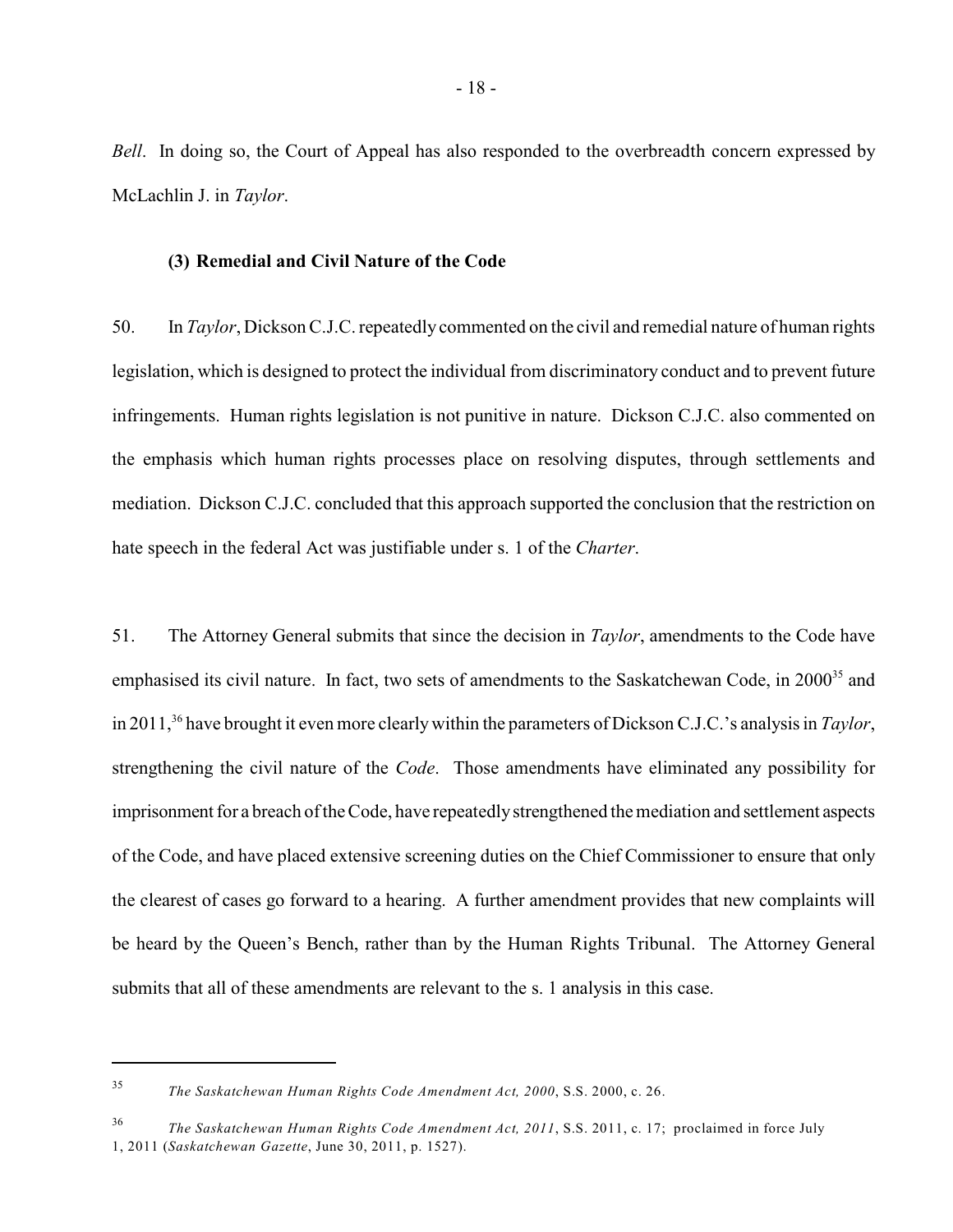### **(a) No Imprisonment under the Code**

52. When the Code was first enacted in 1979, it contained s. 35(2), which made it an offence to contravene any provision of the *Code*.<sup>37</sup> At that time, s. 35(2) would have applied to breaches of s. 14, raising the possibility of a person being prosecuted for a breach of that provision.

53. However, the 2000 amendments repealed s.  $35(2)^{38}$  Contravening a substantive provision of the Code is no longer an offence. Now, the only offences are for intentional failures to comply with orders made by the Human Rights Tribunal and the courts under the authority of the *Code*. As Dickson C.J.C. noted in *Taylor*, this is a significant distinction.<sup>39</sup> A person who infringes s. 14(1)(b) of the Code does not commit any offence. If found liable, that person may be ordered to pay monetary compensation to the complainant, or be ordered to refrain from the discriminatory practice in the future,<sup>40</sup> but is not subject to penal sanctions for the infringement. Orders made by the Tribunal have been enforced in the same manner as any other civil order of the Queen's Bench,<sup>41</sup> as will orders made by the Queen's Bench under its new jurisdiction to hear and determine human rights complaints.<sup>42</sup>

*The Saskatchewan Human Rights Code, supra* note 2, s. 35(2). <sup>37</sup>

*The Saskatchewan Human Rights Code Amendment Act, 2000, supra* note 35, s. 31(2). <sup>38</sup>

- *Taylor, supra* note 1, pp. 935-936. <sup>39</sup>
- Code, *supra* note 2, s. 31.3. <sup>40</sup>

Code, *supra* note 2, s. 33, as enacted by *the Saskatchewan Human Rights Code Amendment Act, 2000,* <sup>41</sup> *supra* note 35; replaced by *The Saskatchewan Human Rights Code Amendment Act, 2011, supra* note 47, consequent upon abolition of Human Rights Tribunal.

Code, *supra* note 2, s. 31.3, as enacted by *The Saskatchewan Human Rights Code Amendment Act, 2011,* <sup>42</sup> *supra* note 47.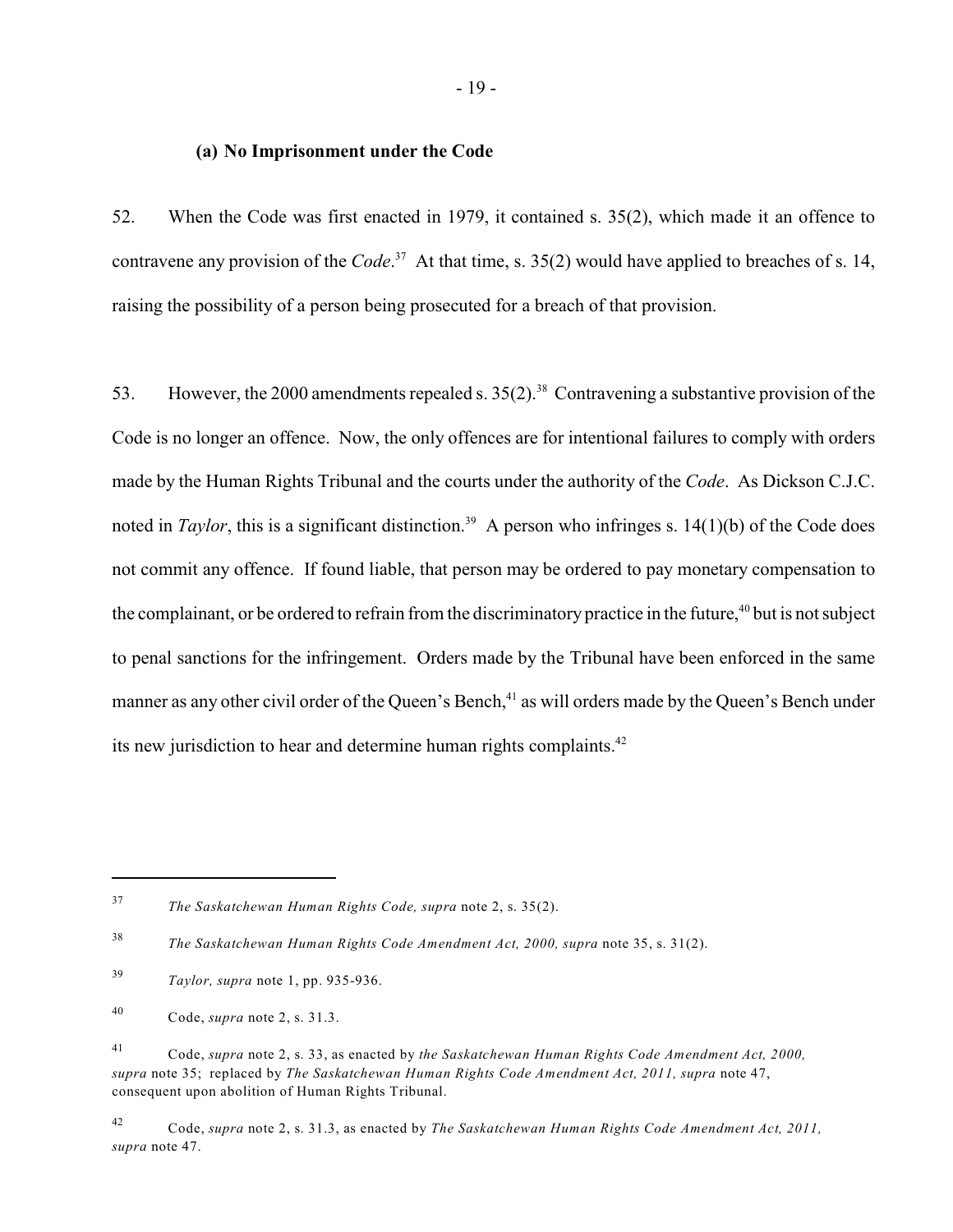54. Nor are there any fines for breaches of the substantive provisions of the Code. The Code thus differs from the current provisions of the federal Act, which now allows for administrative fines, and which in turn have been found to have taken the federal Act out of Dickson C.J.C.'s analytical framework in *Taylor*. Given that significant difference, the Attorney General submits that the decision of the Canadian Human Rights Tribunal in *Warman v. Lemire*<sup>43</sup> is of no relevance to this case. Saskatchewan, unlike the federal government, has amended its human rights legislation to bring it even more clearly within the *Taylor* analysis.

55. Even if a person is convicted of an offence of intentional failure to comply with an order of the Tribunal or the courts, the only sanctions are fines, as set out in s. 35(3) of the Code. Imprisonment is not one of the penalties. As well, s. 41 of the Code provides that even if a person fails to pay a fine imposed under s. 35(3), there cannot be any imprisonment in default. Section 42 in turn provides that the fine is to be collected in the same way as any other judgment in civil proceedings in the Queen's Bench.

56. The Attorney General notes that there is the possibility of civil contempt proceedings, or the general offence under the *Criminal Code* of failing to obey a court order, but those are not features of the Code itself. Those possibilities apply to all civil proceedings in the courts and are not specific to the Code. A person cannot be imprisoned for a breach of s. 14(1)(b).

57. In short, there is no possibility for imprisonment under the Code, either generally, or with specific reference to speech which infringes s. 14(1)(b). Nor are there any fines for breach of the substantive

*Warman v. Lemire*, 2009 CHRT 26, [2009] C.H.R.D. No. 26. <sup>43</sup>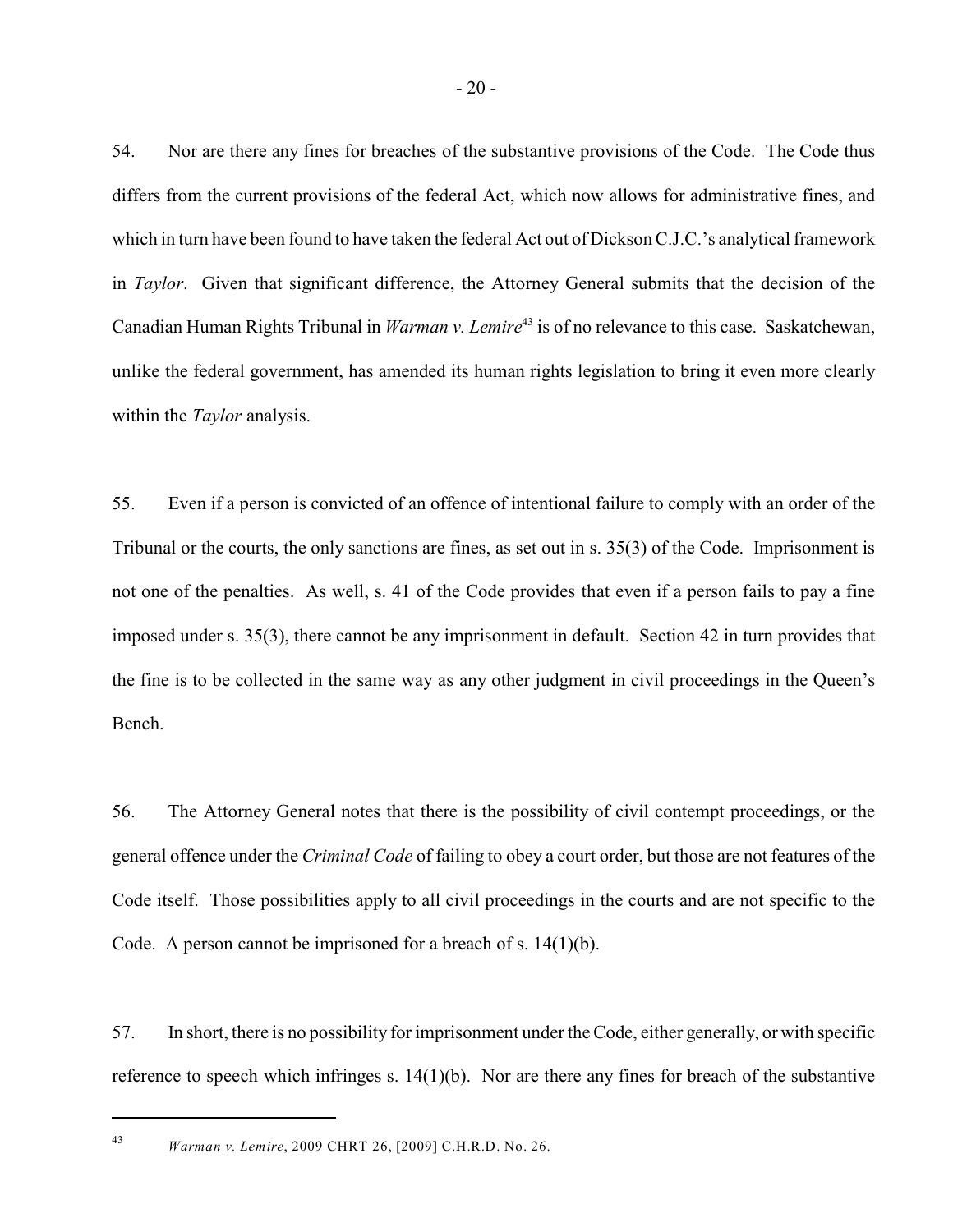provisions of the Code, only for intentional failure to comply with orders made under the Code. The absence of any penal provisions in the Code is highly significant for the s. 1 analysis. The restriction set out in s. 14(1)(b) is not intended to punish, but to prevent hate speech and to provide compensation for a complainant who is injured by a breach of that provision. The Code is purely civil and remedial in nature.

58. The Attorney General thus disagrees with the analysis of Professor Moon, who has argued that the hate speech provisions of the federal Act should be repealed and hate speech henceforth governed only by the *Criminal Code*.<sup>44</sup> As McLachlin J. noted in *R. v. Keegstra*, the criminal law is the severest sanction our society can impose.<sup>45</sup> Civil and remedial measures which emphasize compensation and aim to prevent hate speech in the future, without imposing punitive sanctions, are far less intrusive on the constitutional values protected by s. 2, and thus more acceptable under s. 1 of the Charter.

### **(b) Mediation of Disputes**

59. The 2000 amendments formally implemented mediation as an option for the Chief Commissioner to use in attempting to resolve the complaint.<sup>46</sup> Mediation is another civil option, intended to resolve the dispute between the parties short of an adversarial hearing. This change also recognized and strengthened the remedial nature of proceedings under the Code.

Moon, "Report to the Canadian Human Rights Commission Concerning s. 13 of the *Canadian Human* 44 *Rights Act* and the Regulation of Hate Speech on the Internet," October 2008, pp. 31-33.

*R. v. Keegstra, supra* note 22, p. 862. <sup>45</sup>

*The Saskatchewan Human Rights Code, supra* note 2, s. 28(1)(a), (b), as enacted by *The Saskatchewan* 46 *Human Rights Code Amendment Act, 2000, supra* note 35, s. 22.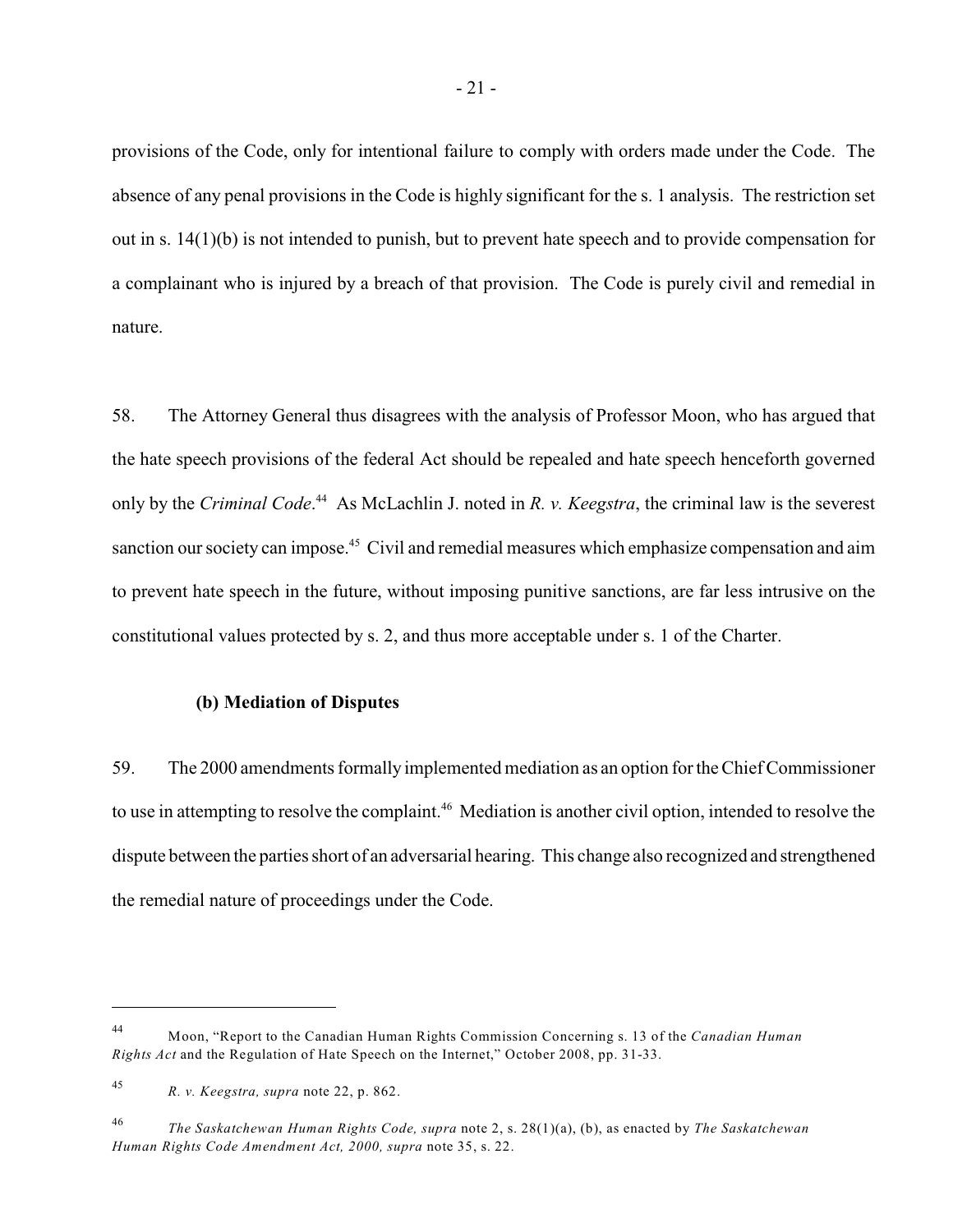60. The 2011 amendments further strengthened the mediation option. Now, instead of simply recommending mediation to the parties, the Chief Commissioner has the power to require that the parties enter into mediation, prior to referring the matter to Queen's Bench for a hearing.<sup>47</sup> This provision is a further indication that the trend in Saskatchewan human rights emphasizes the civil, remedial nature of the Code. That approach is consistent with Dickson C.J.C.'s reasons in *Taylor*, which emphasised that the attempt to settle complaints between the parties, including through mediation, is a significant factor in the s. 1 analysis.

### **(c) Role of the Chief Commissioner**

61. This discussion of the statutory framework leads to the next significant contextual factor to consider: the role of the Chief Commissioner. The Attorney General submits that the Chief Commissioner fulfills a significant gatekeeper function, ensuring that frivolous or unmerited complaints are weeded out. The Chief Commissioner is required to assess complaints and to dismiss unwarranted complaints. In doing so, the Chief Commissioner is required to consider the case-law of the courts interpreting the relevant provision of the *Code*.

62. This reviewing function of the Chief Commissioner is set out in s. 27.1, which was added for the *Code* in 2000. In particular, the Chief Commissioner is to consider whether the complaint is without merit (s. 27.1(2)(b)); does not raise a significant issue of discrimination (s. 27.1(2)(c)); is made in bad faith, for improper motives, or is frivolous or vexatious (s. 27.1(2)(e); or lacks a reasonable likelihood

*The Saskatchewan Human Rights Code, supra* note 2, s. 29.5(1), as enacted by *The Saskatchewan Human* 47 *Rights Code Amendment Act, 2011*, S.S. 2011, c. 17, s. 13.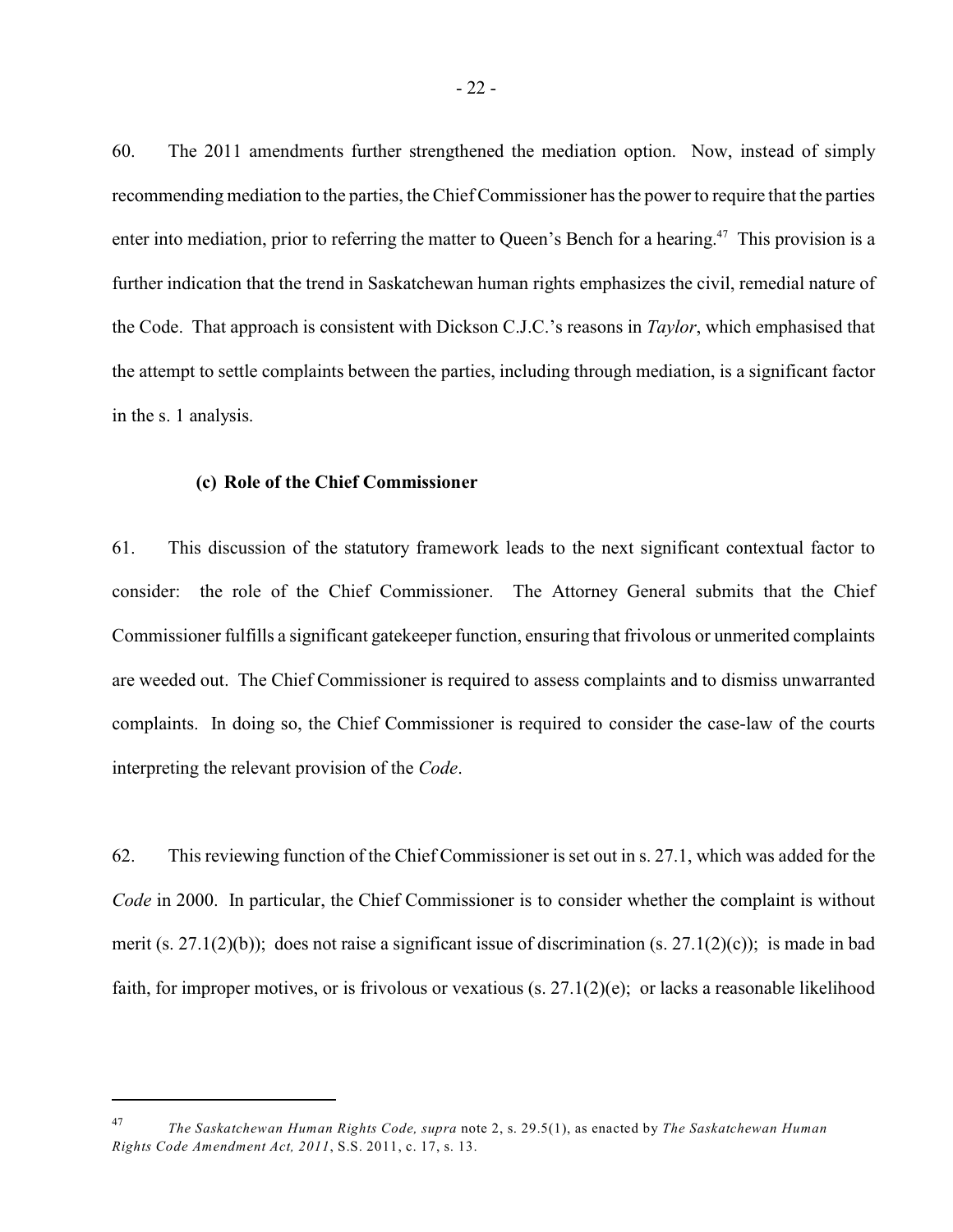that an investigation will reveal evidence of a contravention of the Act (s. 27.1(2)(f)).<sup>48</sup> In addition, the 2011 amendments have given the Chief Commissioner a general discretion to dismiss if a hearing is not warranted, "having regard to all the circumstances" (s.  $27.1(2)(g)$ ).<sup>49</sup>

63. The Chief Commissioner thus has a statutory duty to investigate complaints, dismiss complaints that lack merit, and only to allow complaints to proceed which have a firm basis for a possible infringement of the *Code*. The Queen's Bench has recently held that this screening function will include consideration of the jurisprudence from the courts, interpreting the relevant provision of the *Code*.<sup>50</sup> This analysis is detailed in particular by sub-paragraphs 27.1(2)(b) (complaint without merit), (c) (no significant issue of discrimination), and (f) (no reasonable likelihood of evidence of a complaint).

64. In assessing these grounds for a complaint against these provisions the Chief Commissioner will have to take into account the importance of freedom of expression, as a value protected by both the *Charter* and the *Code*, as well as this court's elaboration in *Taylor* of the importance of freedom of expression. This statutory duty of the Chief Commissioner to screen all complaints, and to measure them against the relevant legal provisions, further responds to McLachlin J.'s concern in *Taylor* that hate speech provisions are overbroad.

*The Saskatchewan Human Rights Code, supra* note 2, s. 27.1, as enacted by *The Saskatchewan Human* 48 *Rights Code Amendment Act, 2000, supra* note 35, s. 22.

*The Saskatchewan Human Rights Code, supra* note 2, s. 27.1(2)(g), as repealed and replaced by *The* <sup>49</sup> *Saskatchewan Human Rights Code Amendment Act, 2011, supra* note 47, s. 9(c).

<sup>&</sup>lt;sup>50</sup> *University of Regina v. Kly*, 2011 SKQB 93, para. 40.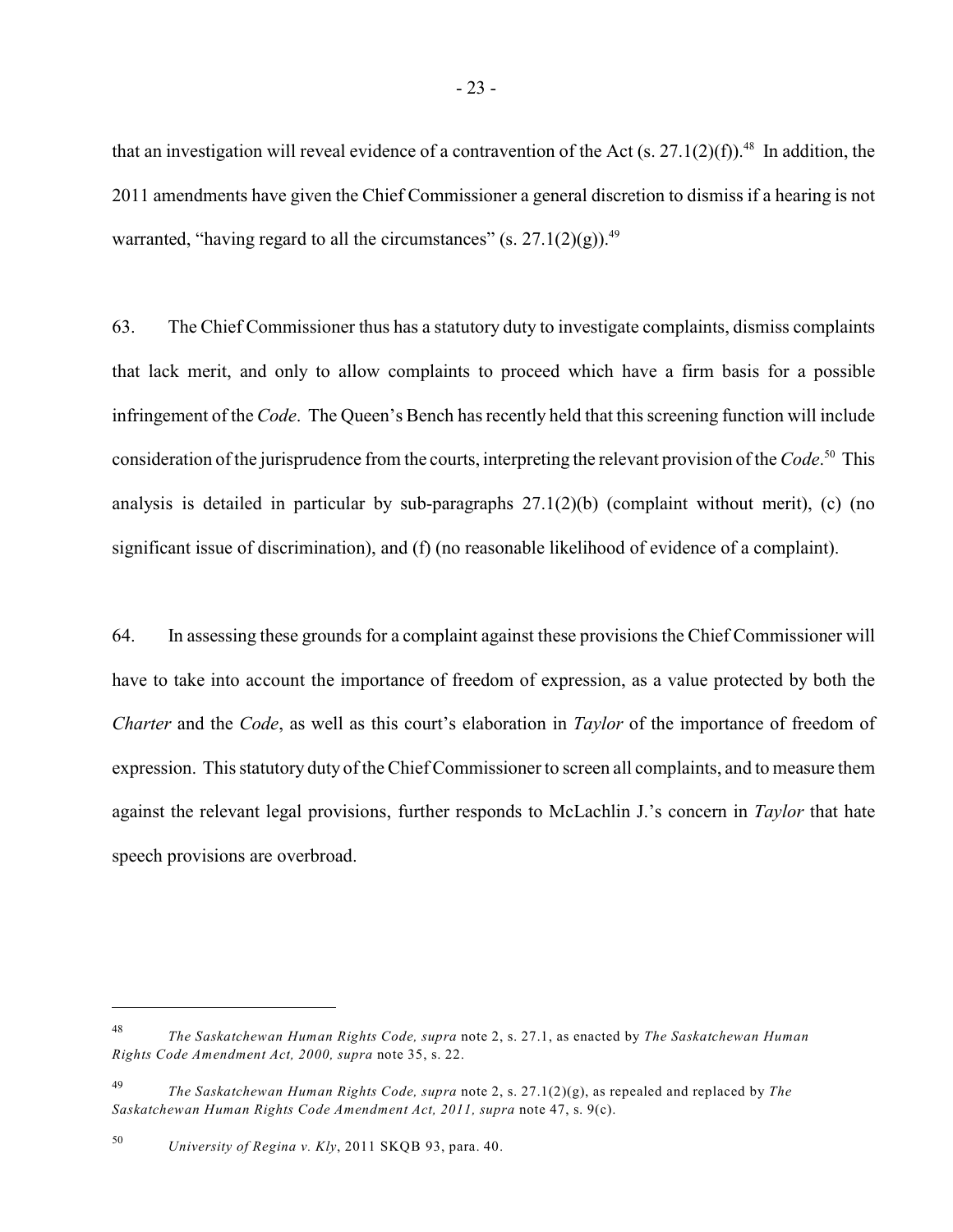65. The Attorney General submits that the gatekeeper role of the Chief Commissioner, as a public official acting under the *Code*, is a significant contextual factor in assessing the reasonableness of s. 14(1)(b) under the s. 1 analysis. Section 14(1)(b) does not create a free-standing civil action which any litigant can invoke in a civil action. It is a provision which can only be triggered after a thorough factual review by the Commission, and a review of the legal merits of the complaint by the Chief Commissioner.

66. The Attorney General respectfully submits that the proof of the care with which the Commission and the Chief Commissioner take their duties is shown by the fact that in the thirty-two years that s. 14 of the *Code* has been in force, there appear to have been only five complaints which have proceeded to a formal inquiry.<sup>51</sup>

### **(d) The Role of the Courts**

67. One criticism which has sometimes been levelled at the human rights process, and in particular in connection with provisions such as s.  $14(1)(b)$ , is that the inquiry is held before an administrative body such as a Human Rights Tribunal, which lacks judicial independence, and which is not bound by the ordinary rules of procedure and evidence.

68. The Attorney General does not agree that the use of administrative tribunals is suspect, since there are sufficient institutional guarantees in the Code and in administrative law to ensure the independence of the Tribunal. However, the recent amendments to the *Code* render this issue moot in any event.

*McKinlay v. Dial Agencies* (1980), 1 C.H.R.R. D/246 (Sask. Bd.Inq.); *Saskatchewan (Human Rights* <sup>51</sup> *Commission) v. Engineering Students' Society*, [1989] S.J. No. 35, 56 D.L.R. (4th) 604 (Sask. C.A.); *Saskatchewan (Human Rights Commission) v. Bell, supra* note 5; *Owens v. Saskatchewan (Human Rights Commission), supra* note 5; *Whatcott (C.A.)*, supra note 2.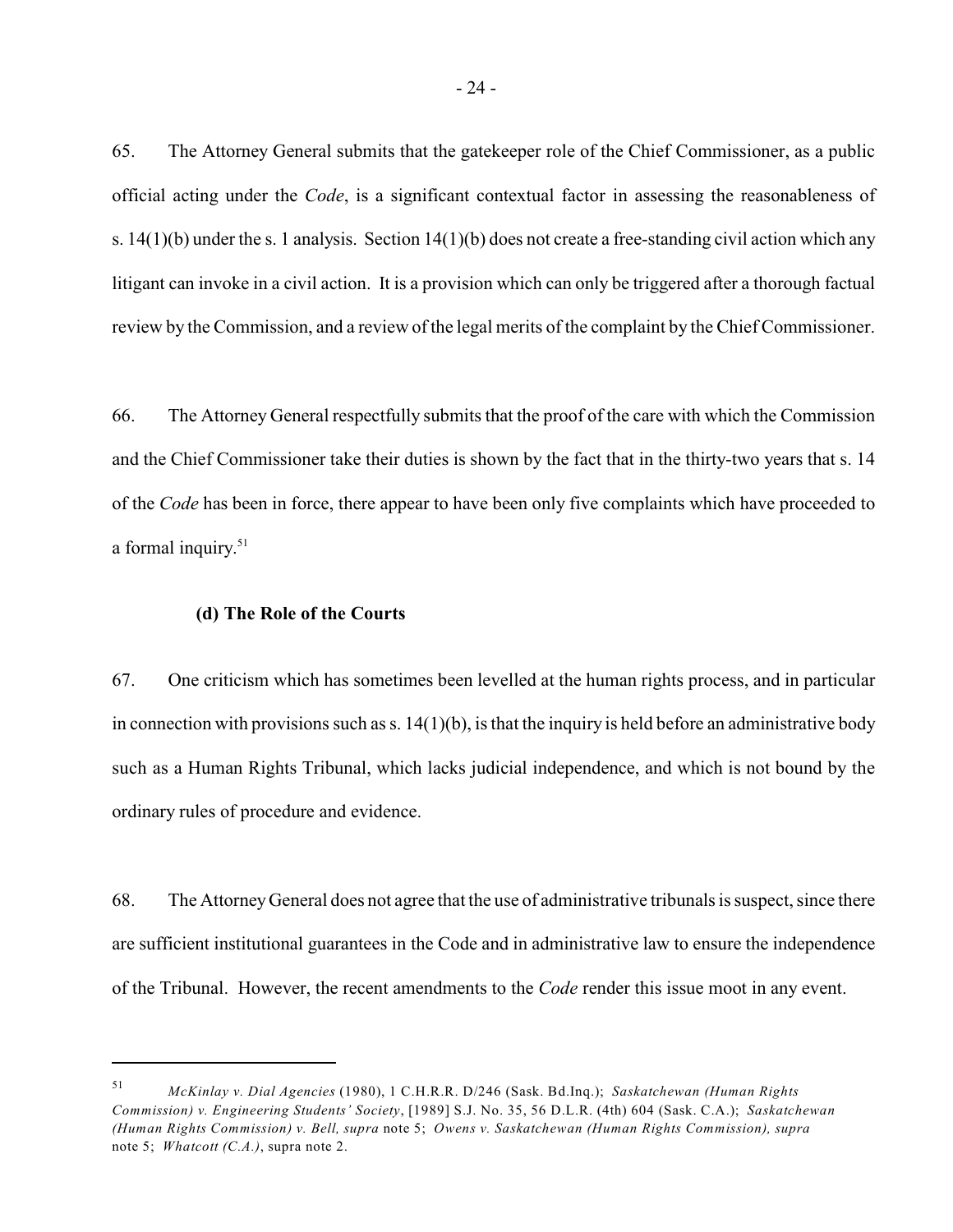69. The 2011 amendments abolished the Human Rights Tribunal and transferred the jurisdiction to hear human rights complaints to the Court of Queen's Bench.<sup>52</sup> All disputed human rights complaints will henceforth be heard and decided at first instance by a superior court judge, who will have the highest possible constitutional protections of judicial independence and impartiality. As well, superior court judges have the constitutional responsibility for the interpretation of constitutional values such as freedom of expression, freedom of religion, and equality. The Queen's Bench is ideally placed to determine allegations of hate speech under s.  $14(1)(b)$  of the Code, and to balance those allegations against constitutional values such as freedom of religion and freedom of expression.

70. Henceforth, complaints under the Code will be adjudicated under the same rules as other civil proceedings. *The Queen's Bench Rules* will apply, except where modified by the Code itself.<sup>53</sup> The general rules of evidence set out in *The Evidence Act* will apply to the human rights hearings in the Queen's Bench, subject only to specific rules of evidence set out in the *Code* itself, such as the rule governing evidence of a pattern of discriminatory conduct.<sup>54</sup>

71. Finally, the 2011 amendments have broadened the right of appeal. Instead of being restricted to appeals on questions of law alone, as is currently the case, appeals will be under the general right of appeal to the Court of Appeal which includes questions of fact and questions of mixed fact and law.

*The Saskatchewan Human Rights Code, supra* note 2, s. 29.6, 29.7, as enacted by *The Saskatchewan* 52 *Human Rights Code Amendment Act, 2011, supra* note 47, s. 13.

*The Saskatchewan Human Rights Code, supra* note 2, s. 29.7(3), as enacted by *The Saskatchewan Human* 53 *Rights Code Amendment Act, 2011, supra* note 47, s. 13.

*The Evidence Act*, S.S. 2006, c. E-11.2, s. 3; *The Saskatchewan Human Rights Code, supra* note 2, <sup>54</sup> s. 29.7(4), as enacted by *The Saskatchewan Human Rights Code Amendment Act, 2011, supra* note 47, s. 13.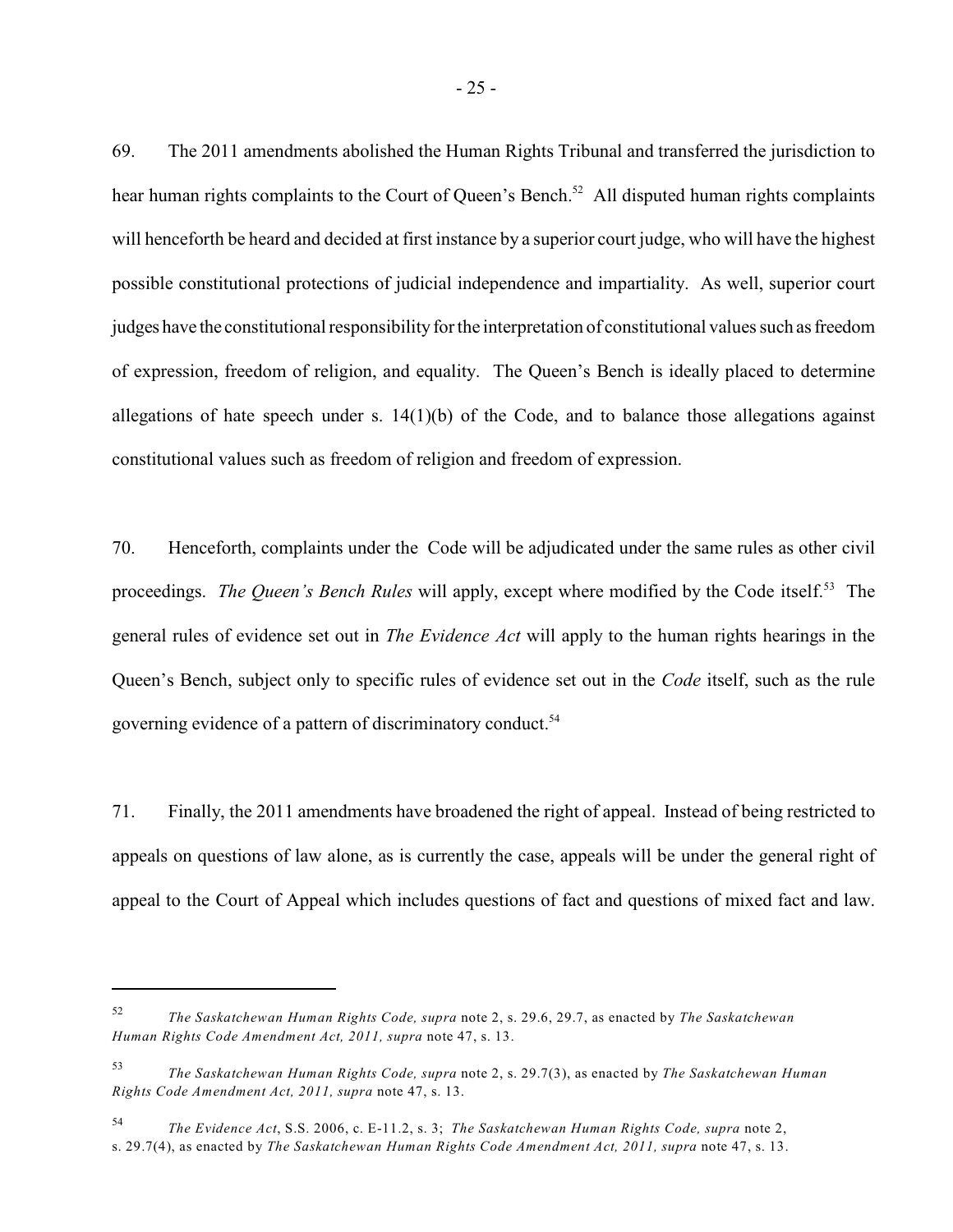Broadening the scope of the appeal provides further protections for litigants, by ensuring that the Court of Appeal is able to consider all issues raised by the case, by the same rules as in other civil proceedings.<sup>55</sup>

# **D. Application of** *Taylor* **to Freedom of Religion Claims**

72. The *Taylor* case only dealt with the issue of freedom of expression under s. 2(b) of the *Charter*. In this case the Respondent Whatcott challenges s. 14(1)(b) under both s. 2(b) (freedom of expression) and also under s. 2(a) (freedom of religion).

73. The Attorney General submits that the s. 1 analysis in *Taylor* applies equally to claims under s. 2(a) and s. 2(b). This very point arose in the *Owens* case in the Saskatchewan Court of Appeal. Speaking for the Court, Richards J.A. held that the Taylor analysis applied to both aspects:

The Constitution protects all dimensions of freedom of religion. However, it also accommodates the need to safeguard citizens from harm and to ensure that each of them has non-discriminatory access to education, employment, accommodation and services. In situations where religiously motivated speech involves injury or harm to others, it is necessarily subject to reasonable limitations. As a result, s.  $14(1)(b)$  is a justifiable limit on religiously inspired speech in effectively the same way as it is a justifiable limit on speech generally. See: *Ross v. New Brunswick School District No. 15*, 1996 CanLII 237 (S.C.C.), [1996] 1 S.C.R. 825.<sup>56</sup>

74. The Attorney General adopts Richards J.A.'s analysis. Under the principles set out in *Taylor*, the s. 1 justification applies to both the challenge to s. 14(1)(b) under s. 2(b), and to the challenge under s. 2(a).

*The Saskatchewan Human Rights Code, supra* note 2, s. 32, as enacted by *The Saskatchewan Human* 55 *Rights Code Amendment Act, 2011, supra* note 47, s. 19.

<sup>&</sup>lt;sup>56</sup> *Owens, supra* note 5, para. 57.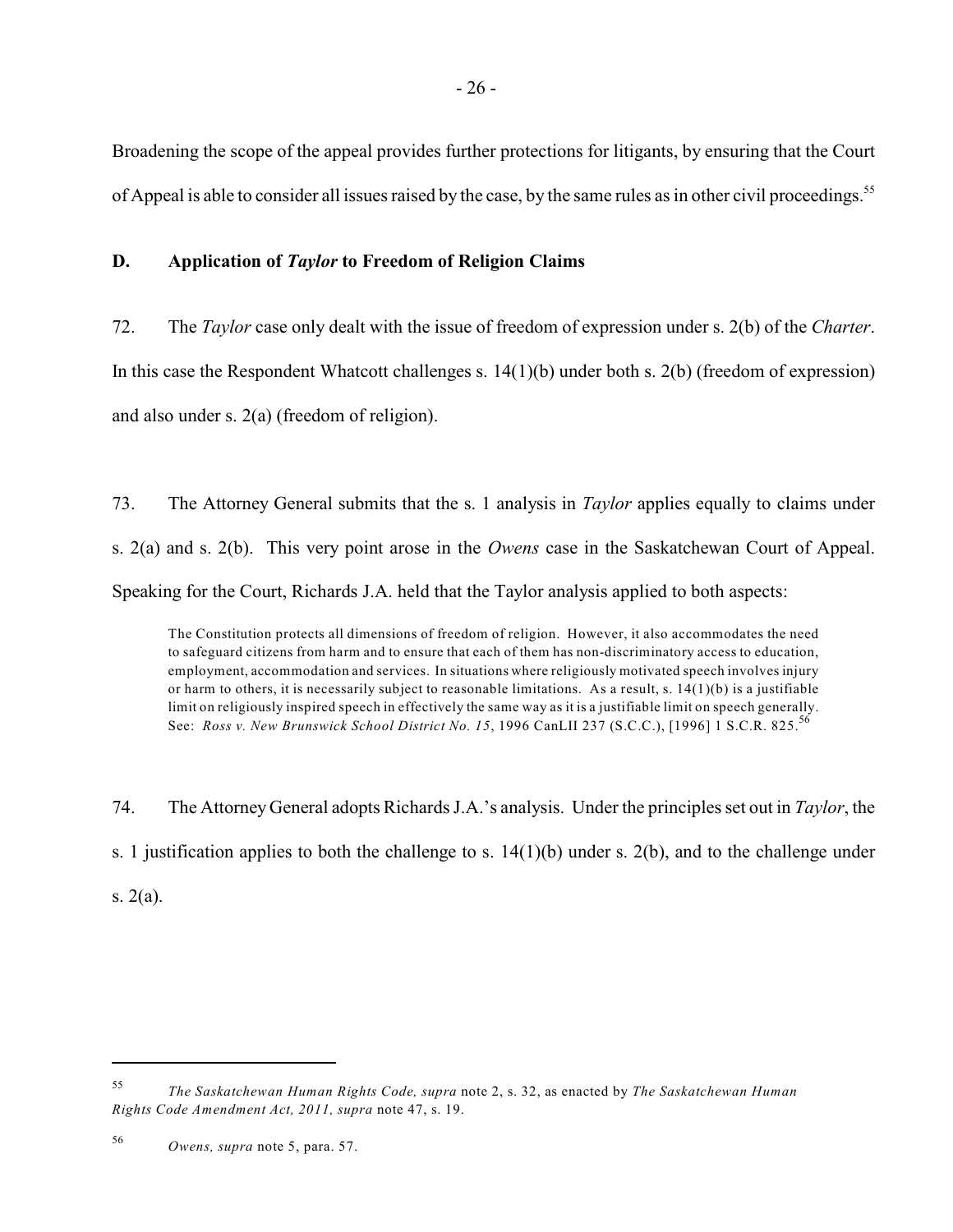### **E.** *Taylor* **is Still Good Law**

75. The Respondent Whatcott seeks to have s. 14(1)(b) declared unconstitutional. As argued above, the Attorney General submits that the *Taylor* decision is a complete answer to the constitutional challenge. In order to succeed, the Respondent Whatcott must persuade this Court to overturn its own decision in *Taylor*. The Attorney General submits that there is no basis to do so.

76. First and foremost, the rationale for the legislation remains as compelling today as it was in 1990. Dickson C.J.C.'s statement of the harm posed by hate speech, to both individuals and to society as a whole, remains compelling. So too do Canada's international obligations, as well as the more recent recognition by this Court that the protection of minorities is a fundamental constitutional principle.

77. Second, mere dissatisfaction by a litigant with this Court's previous decision is not sufficient to warrant overruling it. The fact that some parties and segments of society disagree with the Court's decision is not sufficient to justify a change.

78. Third, as argued above, there are several differences between the federal Act in issue in *Taylor*, and the Saskatchewan Code. The provisions of the Code respond to the criticisms of the federal Act expressed by McLachlin J. in *Taylor*. The Code is thus consistent with both Dickson C.J.C.'s analysis, and the comments by McLachlin J.

79. Fourth, the amendments to the Saskatchewan Code have brought it even more firmly within the civil, remedial model favoured by Dickson C.J.C. This is not a case where the Legislation has departed from this Court's constitutional framework, as has been held to have happened with respect to the federal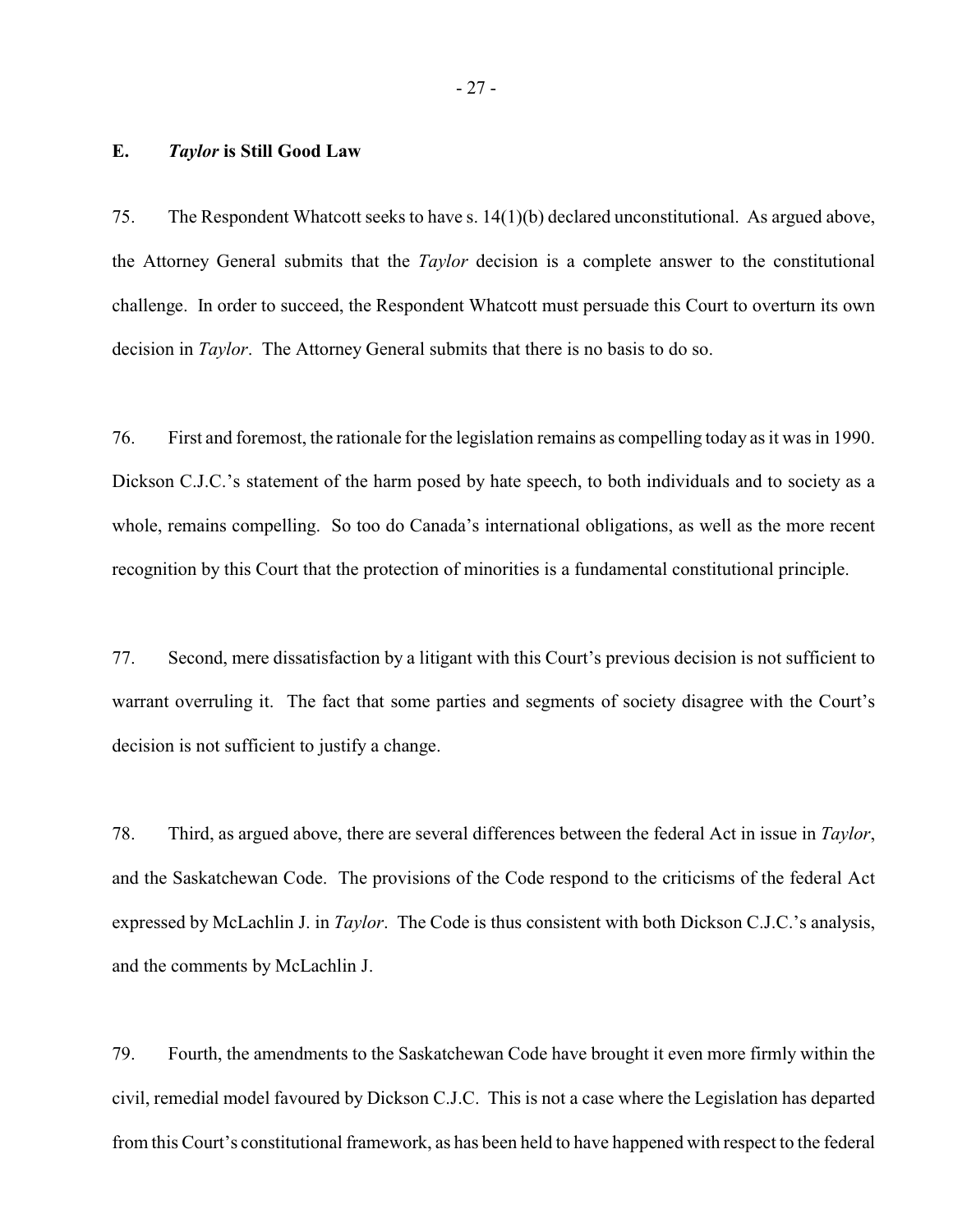Act.<sup>57</sup> Rather, the amendments have consistently moved the Code's provisions towards this Court's constitutional analysis.

80. Fifth, this Court has provided a clear, strict standard for the interpretation of hatred speech provisions. Subsequent cases in Saskatchewan have shown that the courts are able to use this Court's interpretation in a workable fashion.

81. Finally, the Respondent Whatcott did not call anyevidence before the Tribunal to suggest that this Court's s. 1 analysis in *Taylor* was flawed. This Court has repeatedly held that evidence is crucial for supporting a s. 1 justification. The Attorney General submits that once this Court has ruled in a s. 1 issue and upheld a statutory provision, the onus is on the partychallenging the decision subsequently to provide at least some evidence suggesting the matter should be reconsidered. Here, none has been provided.

# **F. Conclusion**

82. In conclusion, the Attorney General submits that *Taylor* remains good law. Section 14(1)(b) of the Saskatchewan Code is consistent with the analysis of Dickson C.J.C., and the contextual framework of the Saskatchewan Code responds to McLachlin J.'s concerns. Amendments to the Code have increasingly moved it towards the remedial model accepted by Dickson C.J.C. Section 14(1)(b) is constitutionally valid.

*Warman v. Lemire, supra* note 43, para. 290. <sup>57</sup>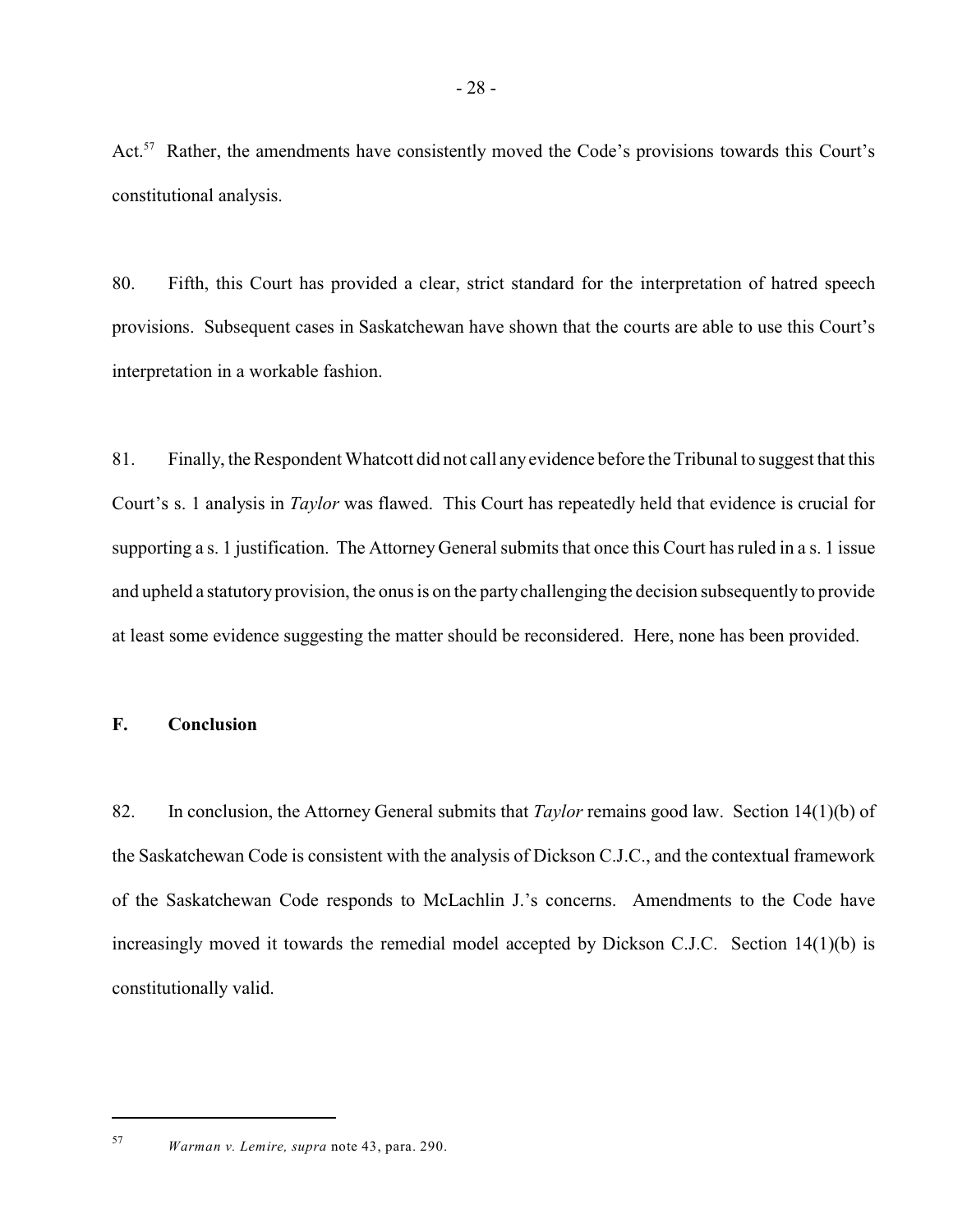# **PART IV**

# **COSTS**

83. The Attorney General participates in this appeal solely to defend the constitutionality of s. 14(1)(b) of the *Code* and does not take a position on the ultimate disposition of the appeal. Pursuant to the usual practice, the Attorney General does not seek costs, and submits that he should not be liable for costs.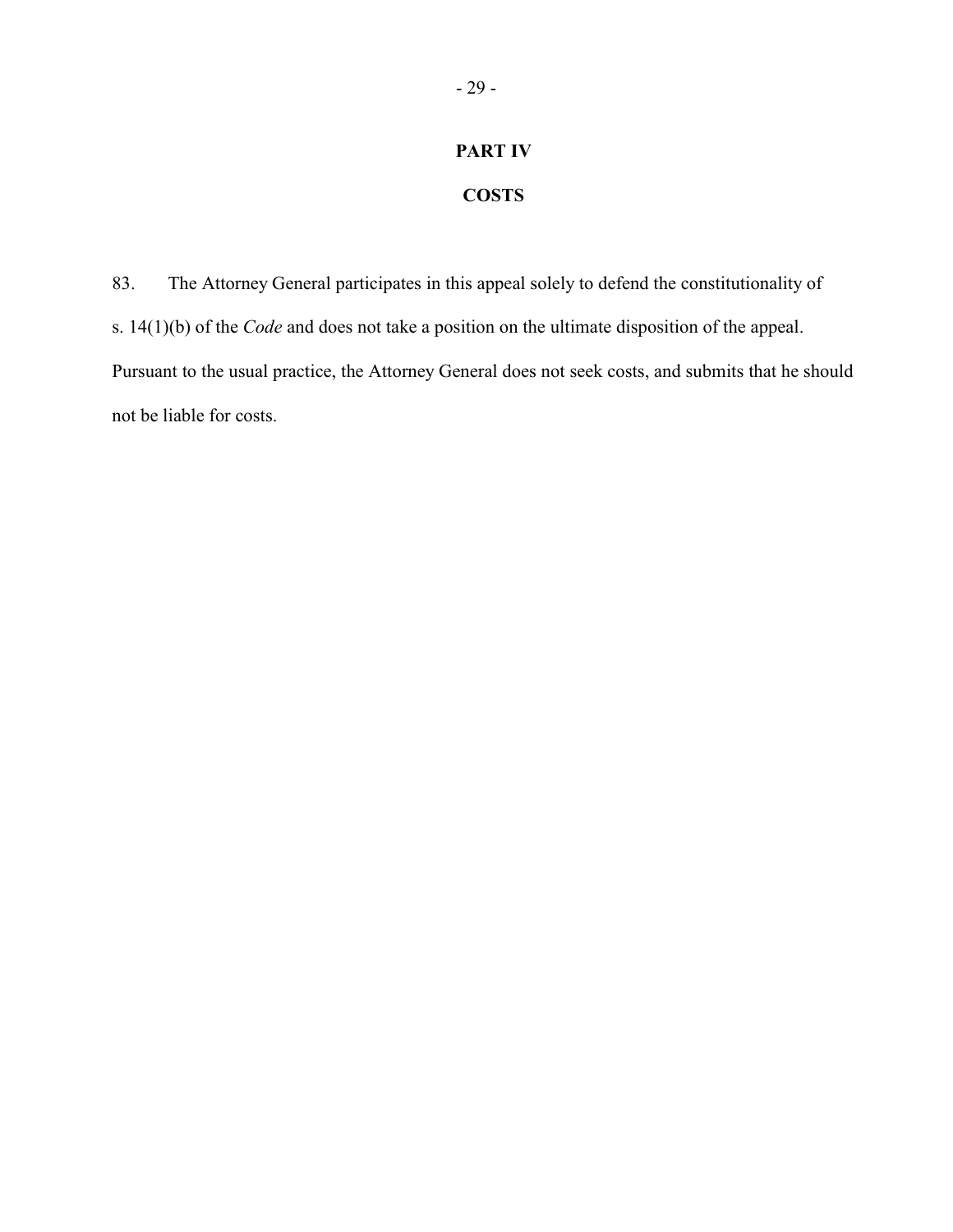# **PART V**

# **ORDER SOUGHT**

84. The Attorney General submits that this Court should rule that s. 14(1)(b) of *The Saskatchewan Human Rights Code* is constitutionally valid.

85. The Attorney General does not take any position on whether the pamphlets in issue in this appeal did in fact infringe s. 14(1)(b) of the *Code*, and thus does not take any position on the ultimate disposition of this appeal.

 $\overline{a}$ 

ALL OF WHICH IS RESPECTFULLY SUBMITTED

DATED on July \_\_\_\_\_\_, 2011, at Regina, Saskatchewan.

Thomson Irvine Counsel for the Attorney General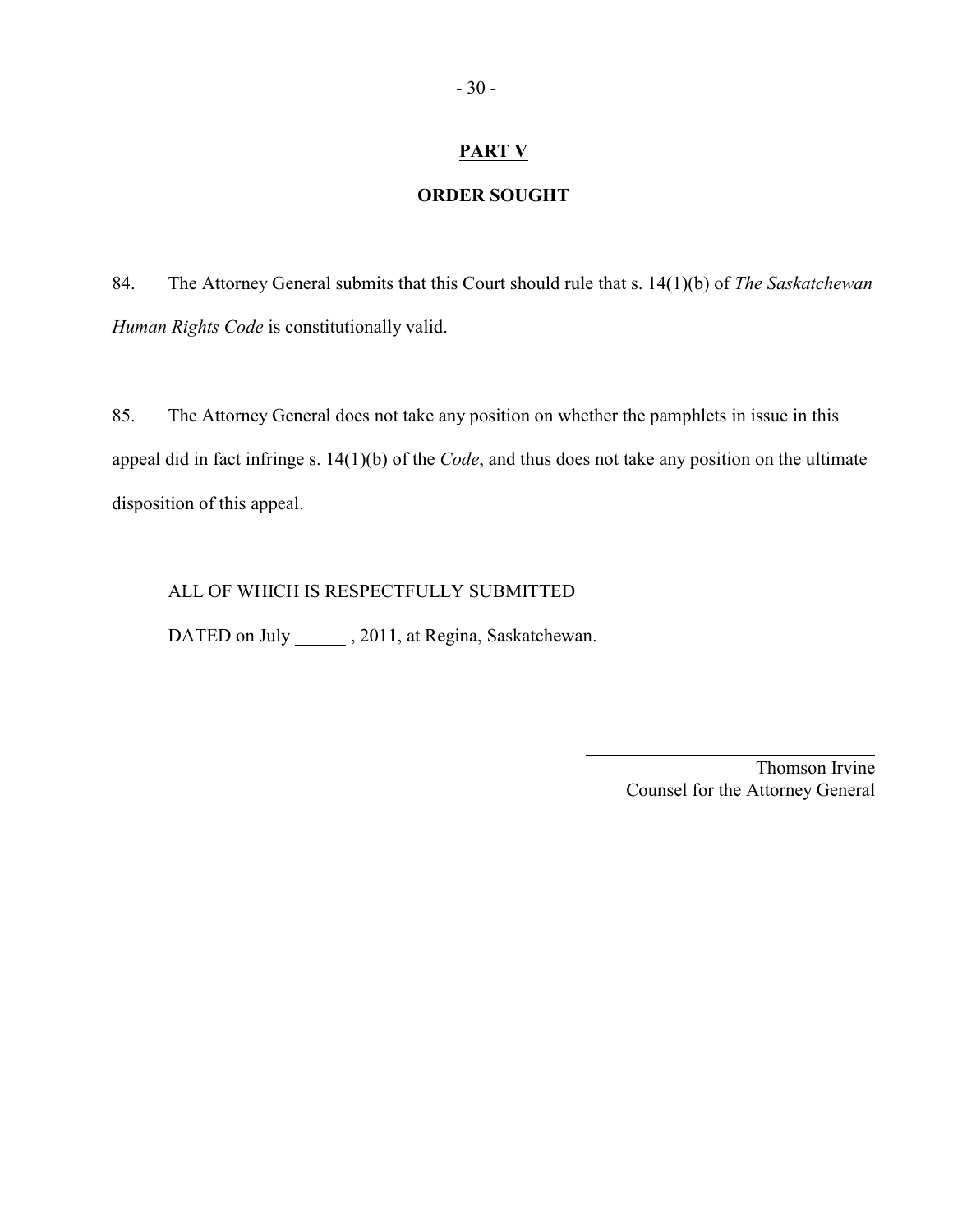# **PART VI**

# **TABLE OF AUTHORITIES**

# **CASES PARAGRAPH**

| Canada (Human Rights Commission) v. Taylor, [1990] 3 S.C.R. 892.                                                                                                                                           | 1,10,18,20,21,<br>23-27, 30, 37,<br>39,53 |
|------------------------------------------------------------------------------------------------------------------------------------------------------------------------------------------------------------|-------------------------------------------|
| Canadian Foundation for Children, Youth and the Law v. Canada (Attorney<br>General), 2004 SCC 4, [2004] 1 S.C.R. 76.                                                                                       | 34,35                                     |
| McKinlay v. Dial Agencies (1980), 1 C.H.R.R. D/246 (Sask. Bd.Inq.).                                                                                                                                        | 66                                        |
| Owens v. Saskatchewan (Human Rights Commission), 2006 SKCA 41,<br>[2006] S.J. No. 221 (C.A.) (Q.L.).                                                                                                       | 3,15,73                                   |
| Procureur général du Québec v. Ministère des ressources humaines et<br>développement social Canada et autres, SCC No. 33511, reported in<br>Supreme Court Bulletin of Proceedings, March 12, 2010, p. 329. | 5                                         |
| R. v. Keegstra, [1990] 3 S.C.R. 697.                                                                                                                                                                       | 26,41,58                                  |
| Reference re Secession of Quebec, [1998] 2 S.C.R. 217.                                                                                                                                                     | 22                                        |
| Saskatchewan Indian Gaming Authority Inc. v. CAW - Canada, [2001] 1<br>S.C.R. 644.                                                                                                                         | 5                                         |
| Saskatchewan (Human Rights Commission) v. Bell, [1994] 5 W.W.R. 458<br>(Sask. C.A.) (Q.L.).                                                                                                                | 3,38,46,47,66                             |
| Saskatchewan (Human Rights Commission) v. Engineering Students' Society,<br>[1989] S.J. No. 35, (1989), 56 D.L.R. (4th) 604 (Sask. C.A.).                                                                  | 66                                        |
| University of Regina v. Kly, 2011 SKQB 93.                                                                                                                                                                 | 63                                        |
| Wallace v. Whatcott (2005), 52 C.H.R.R. D/264 (Sask. H.R.T.)                                                                                                                                               | 6                                         |
| Warman v. Lemire, 2009 CHRT 26, [2009] C.H.R.D. No. 26 (Q.L.).                                                                                                                                             | 54,79                                     |
| Whatcott v. Saskatchewan (Human Rights Commission) (C.A.)                                                                                                                                                  | 3,5,6,66                                  |
| Whatcott v. Saskatchewan (Human Rights Commission) (Q.B.)                                                                                                                                                  | 5,6                                       |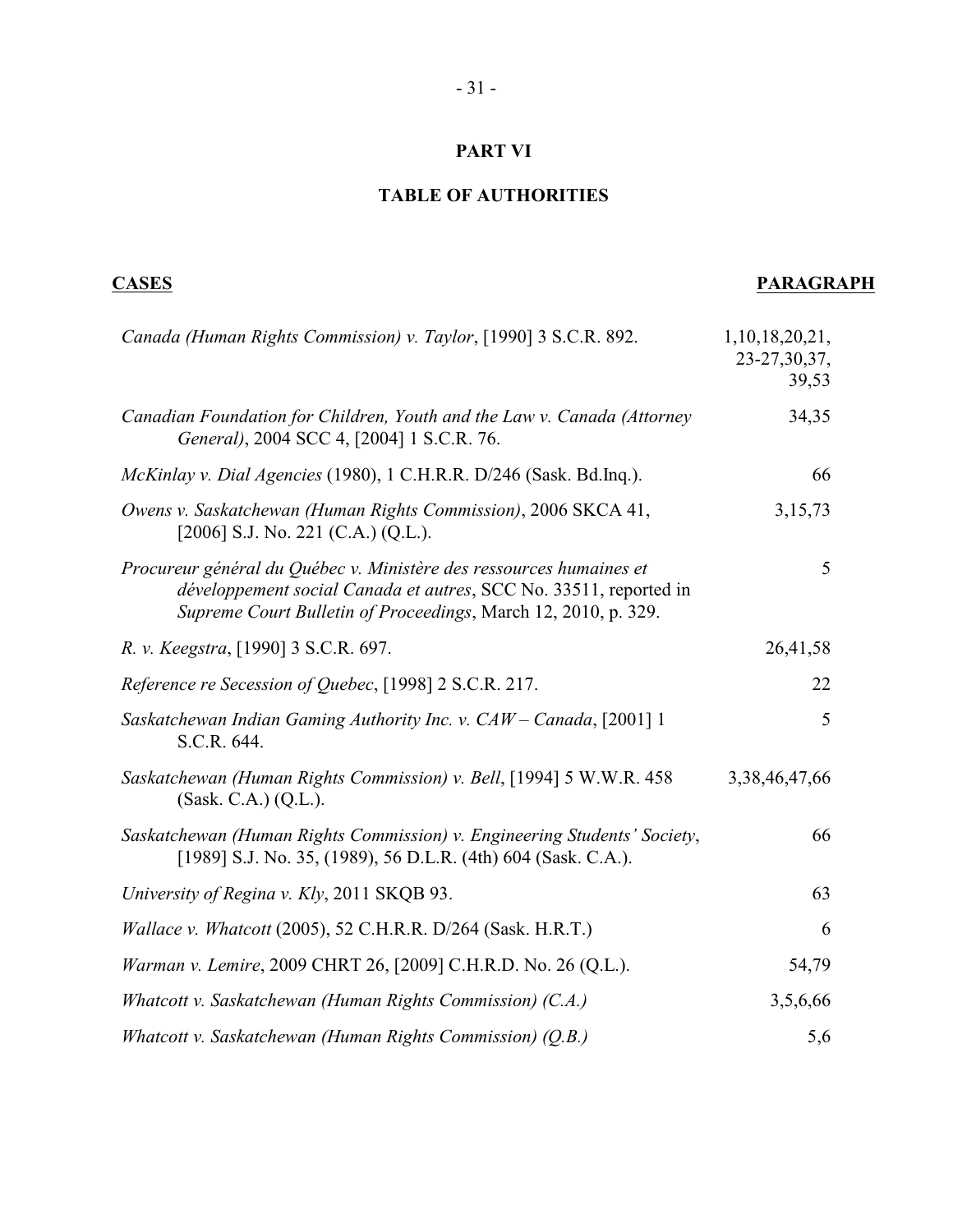# **STATUTES**

| Canadian Human Rights Act, S.C. 1976-77, c. 33.                       | 10                       |
|-----------------------------------------------------------------------|--------------------------|
| Constitutional Questions Act, R.S.S. 1978, c. C-29.                   | 5                        |
| <i>Evidence Act</i> , S.S. 2006, c. E-11.2.                           | 70                       |
| Saskatchewan Human Rights Code, S.S. 1979, c. S-24.1.                 | Throughout               |
| Saskatchewan Human Rights Code Amendment Act, 2000, S.S. 2000, c. 26. | 51, 53, 59, 62           |
| Saskatchewan Human Rights Code Amendment Act, 2011, S.S. 2011, c. 17. | 51,53,60,62,<br>69,70,71 |

# **TEXTS**

Moon, "Report to the Canadian Human Rights Commission Concerning s. 13 of the *Canadian Human Rights Act* and the Regulation of Hate Speech on the Internet," October 2008 58